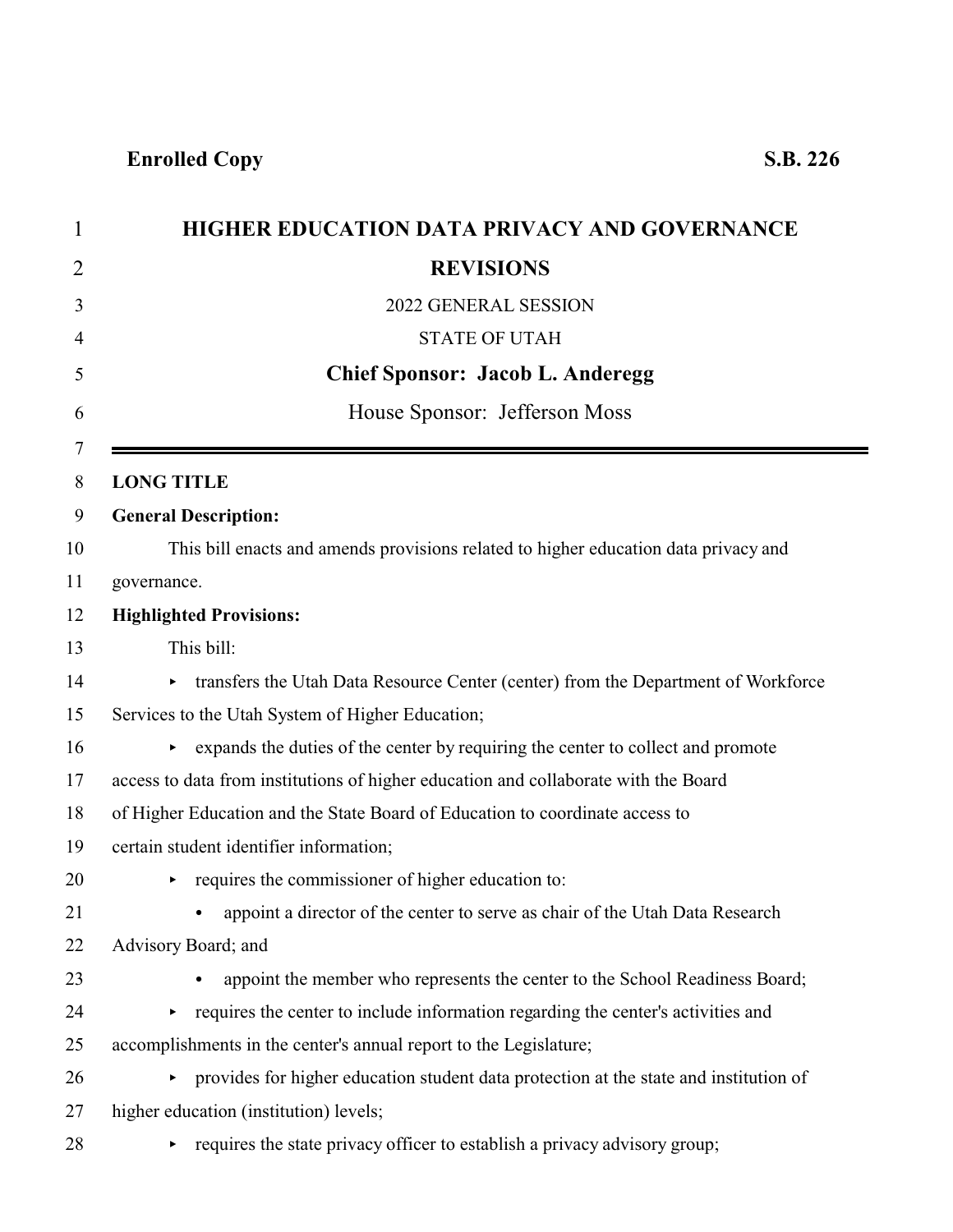| 29 | enacts requirements for data protection and maintenance for the Utah Board of<br>$\blacktriangleright$ |
|----|--------------------------------------------------------------------------------------------------------|
| 30 | Higher Education, institutions, and third-party contractors;                                           |
| 31 | creates requirements for a third-party contractor's use of student data;<br>$\blacktriangleright$      |
| 32 | creates penalties for an institution that contracts with a third-party contractor that<br>►.           |
| 33 | permits unauthorized collecting, sharing, or use of student data;                                      |
| 34 | defines terms; and<br>Þ.                                                                               |
| 35 | makes technical and conforming changes.<br>►                                                           |
| 36 | Money Appropriated in this Bill:                                                                       |
| 37 | This bill appropriates in fiscal year 2023:                                                            |
| 38 | to Utah Board of Higher Education -- Administration, as an ongoing appropriation:<br>▶                 |
| 39 | from the Education Fund, \$770,000; and<br>$\bullet$                                                   |
| 40 | to Utah Board of Higher Education -- Administration, as a one-time appropriation:<br>▶.                |
| 41 | from the Education Fund, \$275,000.<br>$\bullet$                                                       |
| 42 | <b>Other Special Clauses:</b>                                                                          |
| 43 | This bill provides a special effective date.                                                           |
| 44 | <b>Utah Code Sections Affected:</b>                                                                    |
| 45 | <b>AMENDS:</b>                                                                                         |
| 46 | 35A-15-201, as last amended by Laws of Utah 2019, Chapters 246, 246 and                                |
| 47 | renumbered and amended by Laws of Utah 2019, Chapters 342, 342 and last                                |
| 48 | amended by Coordination Clause, Laws of Utah 2019, Chapter 342                                         |
| 49 | 53B-1-109, as last amended by Laws of Utah 2020, Chapter 365                                           |
| 50 | 53E-1-201, as last amended by Laws of Utah 2021, Chapters 64, 251, and 351                             |
| 51 | 53E-4-308, as last amended by Laws of Utah 2020, Chapter 365                                           |
| 52 | 53E-10-706, as last amended by Laws of Utah 2019, Chapter 186                                          |
| 53 | 53E-10-707, as last amended by Laws of Utah 2019, Chapter 186                                          |
| 54 | <b>ENACTS:</b>                                                                                         |
| 55 | 53B-28-501, Utah Code Annotated 1953                                                                   |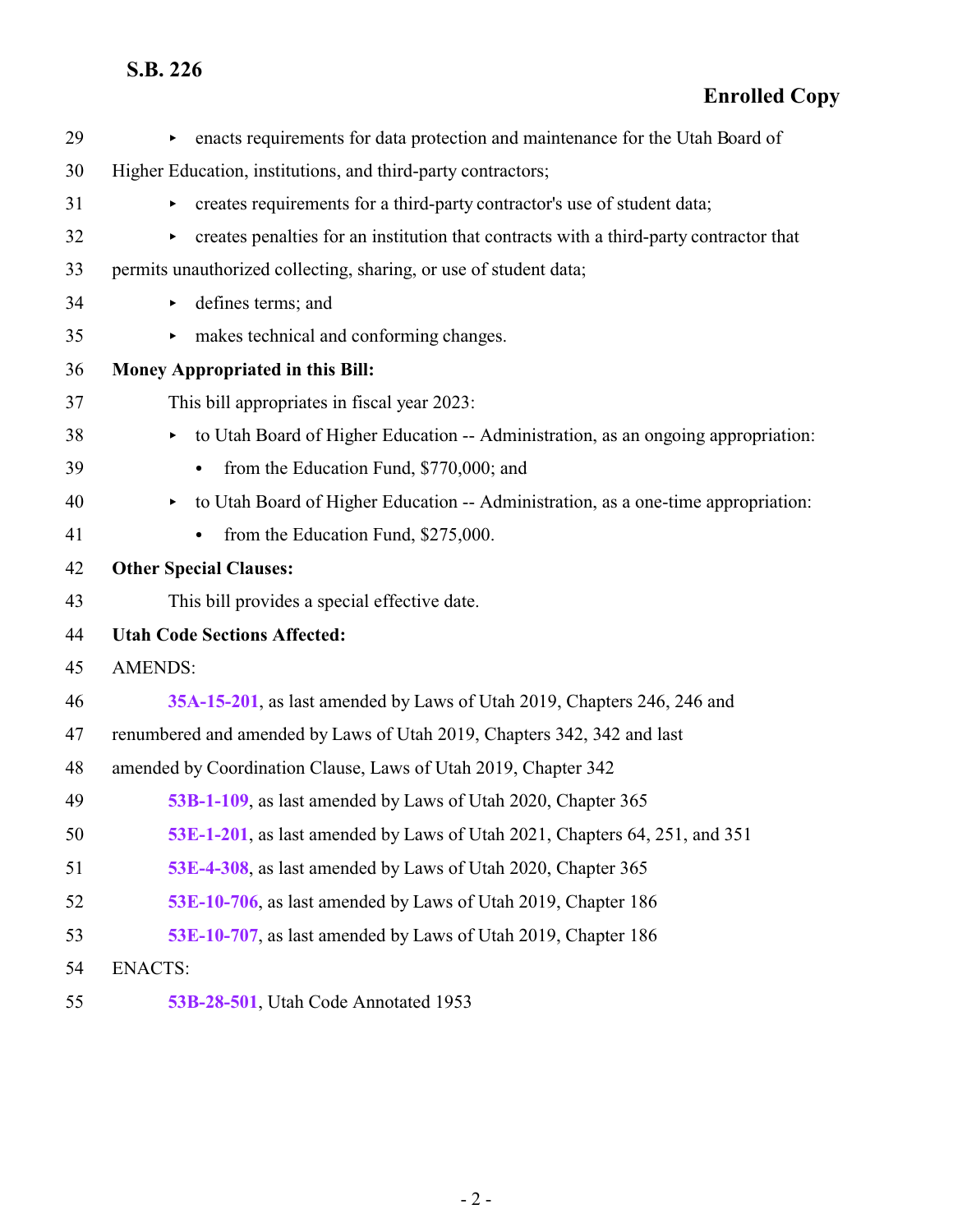| 56 | 53B-28-502, Utah Code Annotated 1953                                           |
|----|--------------------------------------------------------------------------------|
| 57 | 53B-28-503, Utah Code Annotated 1953                                           |
| 58 | 53B-28-504, Utah Code Annotated 1953                                           |
| 59 | 53B-28-505, Utah Code Annotated 1953                                           |
| 60 | 53B-28-506, Utah Code Annotated 1953                                           |
| 61 | <b>RENUMBERS AND AMENDS:</b>                                                   |
| 62 | 53B-33-101, (Renumbered from 35A-14-102, as last amended by Laws of Utah 2020, |
| 63 | Chapter 365)                                                                   |
| 64 | 53B-33-201, (Renumbered from 35A-14-201, as enacted by Laws of Utah 2017,      |
| 65 | Chapter 375)                                                                   |
| 66 | 53B-33-202, (Renumbered from 35A-14-203, as last amended by Laws of Utah 2020, |
| 67 | Chapter 365)                                                                   |
| 68 | 53B-33-203, (Renumbered from 35A-14-204, as enacted by Laws of Utah 2017,      |
| 69 | Chapter 375)                                                                   |
| 70 | 53B-33-301, (Renumbered from 35A-14-301, as enacted by Laws of Utah 2017,      |
| 71 | Chapter 375)                                                                   |
| 72 | 53B-33-302, (Renumbered from 35A-14-302, as last amended by Laws of Utah 2020, |
| 73 | Chapter 365)                                                                   |
| 74 | 53B-33-303, (Renumbered from 35A-14-303, as enacted by Laws of Utah 2017,      |
| 75 | Chapter 375)                                                                   |
| 76 | 53B-33-304, (Renumbered from 35A-14-304, as enacted by Laws of Utah 2017,      |
| 77 | Chapter 375)                                                                   |
| 78 | <b>REPEALS:</b>                                                                |
| 79 | 35A-14-101, as enacted by Laws of Utah 2017, Chapter 375                       |
| 80 | 35A-14-202, as enacted by Laws of Utah 2017, Chapter 375                       |
| 81 |                                                                                |

*Be it enacted by the Legislature of the state of Utah:*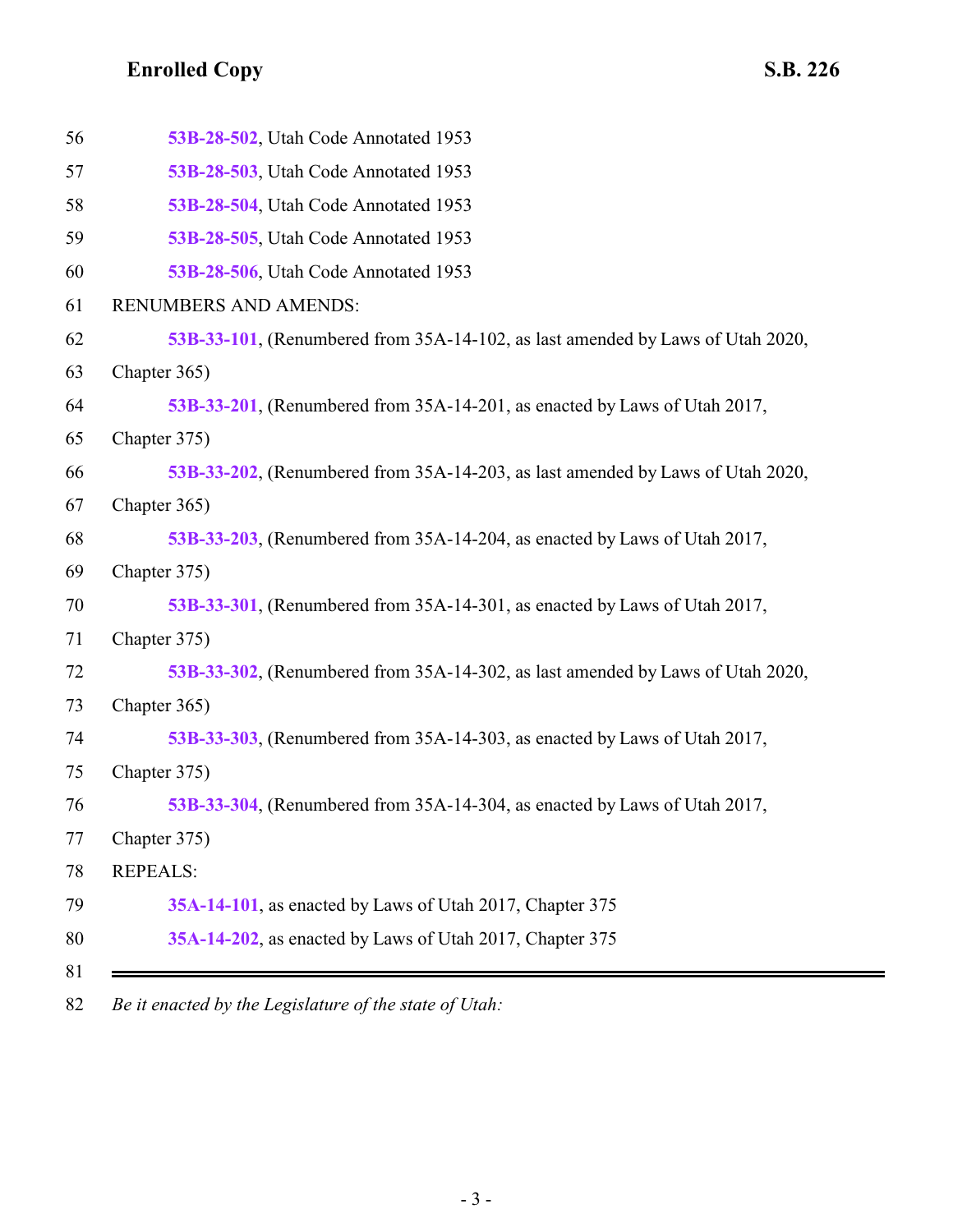<span id="page-3-0"></span>

| 83  | Section 1. Section 35A-15-201 is amended to read:                                                                |
|-----|------------------------------------------------------------------------------------------------------------------|
| 84  | 35A-15-201. Establishment of the School Readiness Board -- Membership --                                         |
| 85  | <b>Funding prioritization.</b>                                                                                   |
| 86  | (1) There is created the School Readiness Board within the department composed of:                               |
| 87  | (a) the executive director or the executive director's designee;                                                 |
| 88  | (b) one member appointed by the State Board of Education;                                                        |
| 89  | (c) one member appointed by the chair of the State Charter School Board;                                         |
| 90  | (d) two members who have research experience in the area of early childhood                                      |
| 91  | development, with:                                                                                               |
| 92  | (i) one member who is not a legislator and is appointed by the speaker of the House of                           |
| 93  | Representatives; and                                                                                             |
| 94  | (ii) one member who represents the Utah Data Research Center created in Section                                  |
| 95  | 53B-33-201, appointed by the [executive director] commissioner of higher education;                              |
| 96  | (e) one member, who is not a legislator and is appointed by the president of the Senate,                         |
| 97  | who:                                                                                                             |
| 98  | (i) has expertise in results-based contracts; or                                                                 |
| 99  | (ii) represents a financial institution that has experience managing a portfolio that                            |
| 100 | meets the requirements of the Community Reinvestment Act, 12 U.S.C. Sec. 2901 et seq.;                           |
| 101 | (f) one member, appointed by the executive director, who has expertise in early                                  |
| 102 | childhood education;                                                                                             |
| 103 | (g) one member, appointed by the state superintendent, who has expertise in early                                |
| 104 | childhood education;                                                                                             |
| 105 | (h) one member, appointed by the governor, who represents a nonprofit corporation                                |
| 106 | that focuses on early childhood education; and                                                                   |
| 107 | (i) one member, appointed by the executive director, who owns and operates a licensed                            |
| 108 | child care center located in the state.                                                                          |
| 109 | (2) (a) A member described in Subsection $(1)(b)$ , $(c)$ , $(d)$ , $(e)$ , $(f)$ , $(g)$ , or $(h)$ shall serve |

- 4 -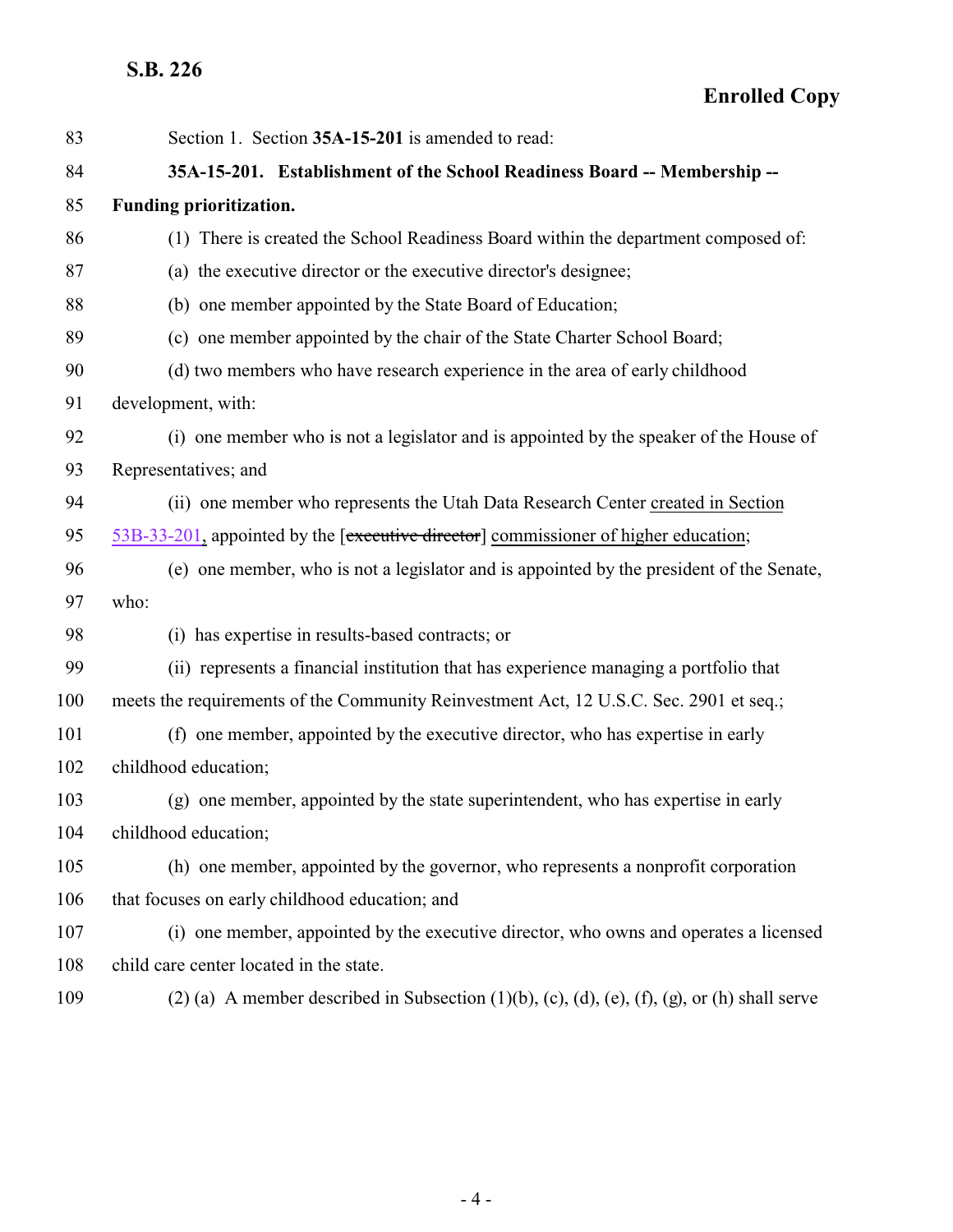| 110 | for a term of two years.                                                                                |
|-----|---------------------------------------------------------------------------------------------------------|
| 111 | (b) If a vacancy occurs for a member described in Subsection $(1)(b)$ , $(c)$ , $(d)$ , $(e)$ , $(f)$ , |
| 112 | (g), or (h), the individual appointing the member shall appoint a replacement to serve the              |
| 113 | remainder of the member's term.                                                                         |
| 114 | (3) (a) A member may not receive compensation or benefits for the member's service.                     |
| 115 | (b) A member may serve more than one term.                                                              |
| 116 | (4) The department shall provide staff support to the board.                                            |
| 117 | (5) (a) The board members shall elect a chair of the board from the board's                             |
| 118 | membership.                                                                                             |
| 119 | (b) The board shall meet upon the call of the chair or a majority of the board members.                 |
| 120 | (6) In allocating funding received under this chapter, the board shall:                                 |
| 121 | (a) give first priority to repayment of an investor who is a party to a results-based                   |
| 122 | contract under the Laws of Utah, 2014, Chapter 304, Section 10; and                                     |
| 123 | (b) determine prioritization of funding for the remaining programs described in this                    |
| 124 | chapter.                                                                                                |
| 125 | Section 2. Section 53B-1-109 is amended to read:                                                        |
| 126 | 53B-1-109. Coordination of higher education and public education information                            |
| 127 | technology systems -- Use of unique student identifier.                                                 |
| 128 | (1) As used in this section $\left[\frac{1}{2}, \frac{1}{2}\right]$ :                                   |
| 129 | (a) "Center" means the Utah Data Research Center created in Section 53B-33-201.                         |
| 130 | (b) "Institution of higher education" means an institution of higher education described                |
| 131 | in Section 53B-1-102.                                                                                   |
| 132 | (c) "Unique student identifier" means the same as that term is defined in Section                       |
| 133 | 53E-4-308.                                                                                              |
| 134 | (2) The board and State Board of Education, in collaboration with the center, shall:                    |
| 135 | (a) coordinate public education and higher education information technology systems                     |
|     |                                                                                                         |

<span id="page-4-0"></span>to allow individual student academic achievement to be tracked through both education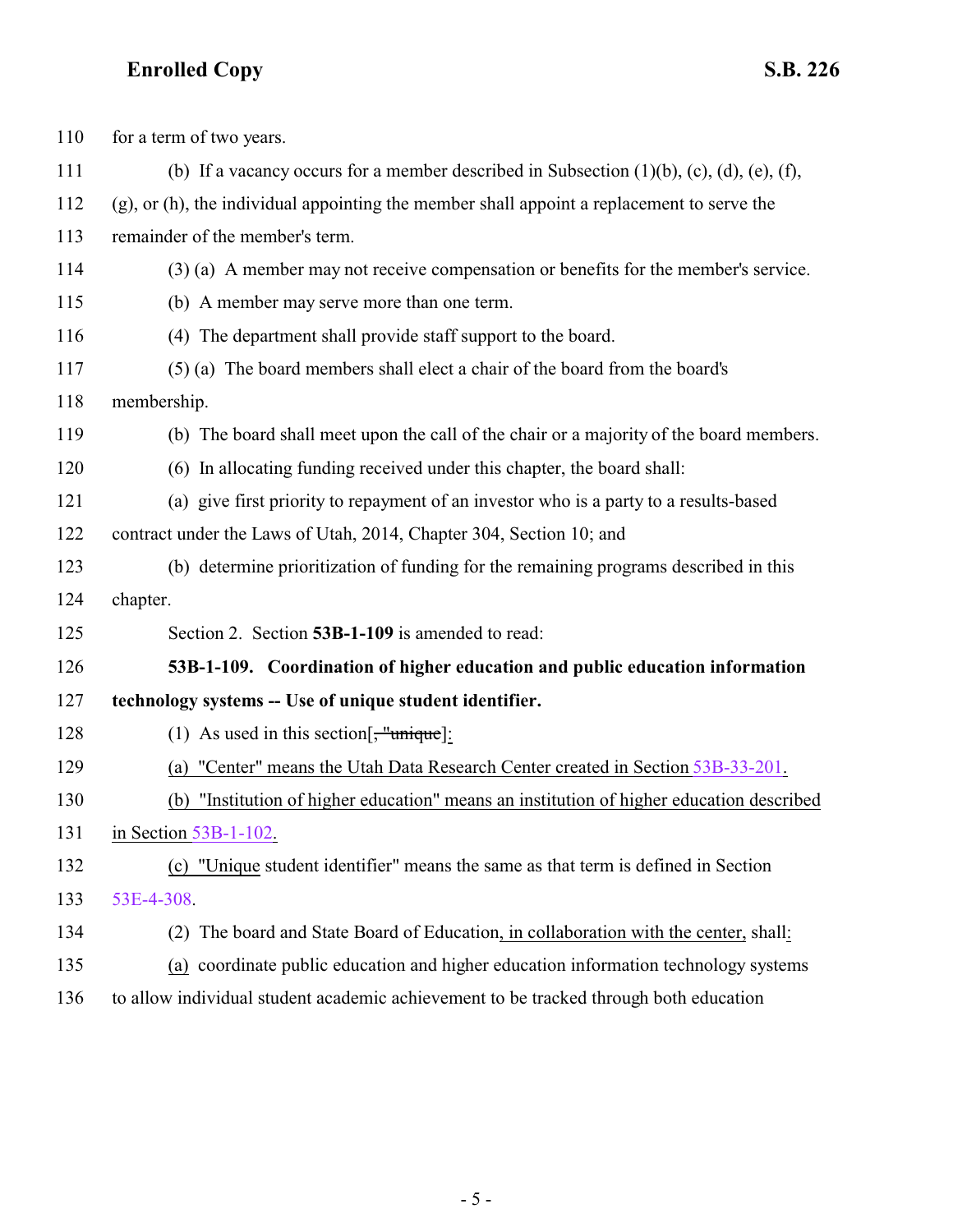<span id="page-5-0"></span>

| 137 | systems in accordance with this section and Section 53E-4-308. [1]; and                      |
|-----|----------------------------------------------------------------------------------------------|
| 138 | (b) coordinate access to the unique student identifier of a public education student who     |
| 139 | later attends an institution of higher education.                                            |
| 140 | (3) Information technology systems used at an institution [within the state system] of       |
| 141 | higher education shall use the unique student identifier of all students who have previously |
| 142 | been assigned a unique student identifier.                                                   |
| 143 | Section 3. Section 53B-28-501 is enacted to read:                                            |
| 144 | Part 5. Higher Education Student Data Protection                                             |
| 145 | 53B-28-501. Definitions.                                                                     |
| 146 | As used in this part:                                                                        |
| 147 | (1) "Advisory group" means the institution of higher education privacy advisory group        |
| 148 | established by the state privacy officer under Section 53B-28-502.                           |
| 149 | (2) "Aggregate data" means data that:                                                        |
| 150 | (a) are totaled and reported at the group, cohort, class, course, institution, region, or    |
| 151 | state level, with at least 10 individuals in the level; and                                  |
| 152 | (b) do not reveal personally identifiable student data.                                      |
| 153 | "Data breach" means an unauthorized release of or unauthorized access to<br>(3)              |
| 154 | personally identifiable student data that an education entity maintains.                     |
| 155 | (4) "Data governance plan" means an education entity's comprehensive plan for                |
| 156 | managing education data that:                                                                |
| 157 | incorporates reasonable data industry best practices to maintain and protect student<br>(a)  |
| 158 | data and other education-related data;                                                       |
| 159 | (b) describes the role, responsibility, and authority of the board or an institution privacy |
| 160 | officer;                                                                                     |
| 161 | (c) provides for necessary technical assistance, training, support, and auditing;            |
| 162 | (d) describes the process for sharing student data between the education entity and          |
| 163 | another person;                                                                              |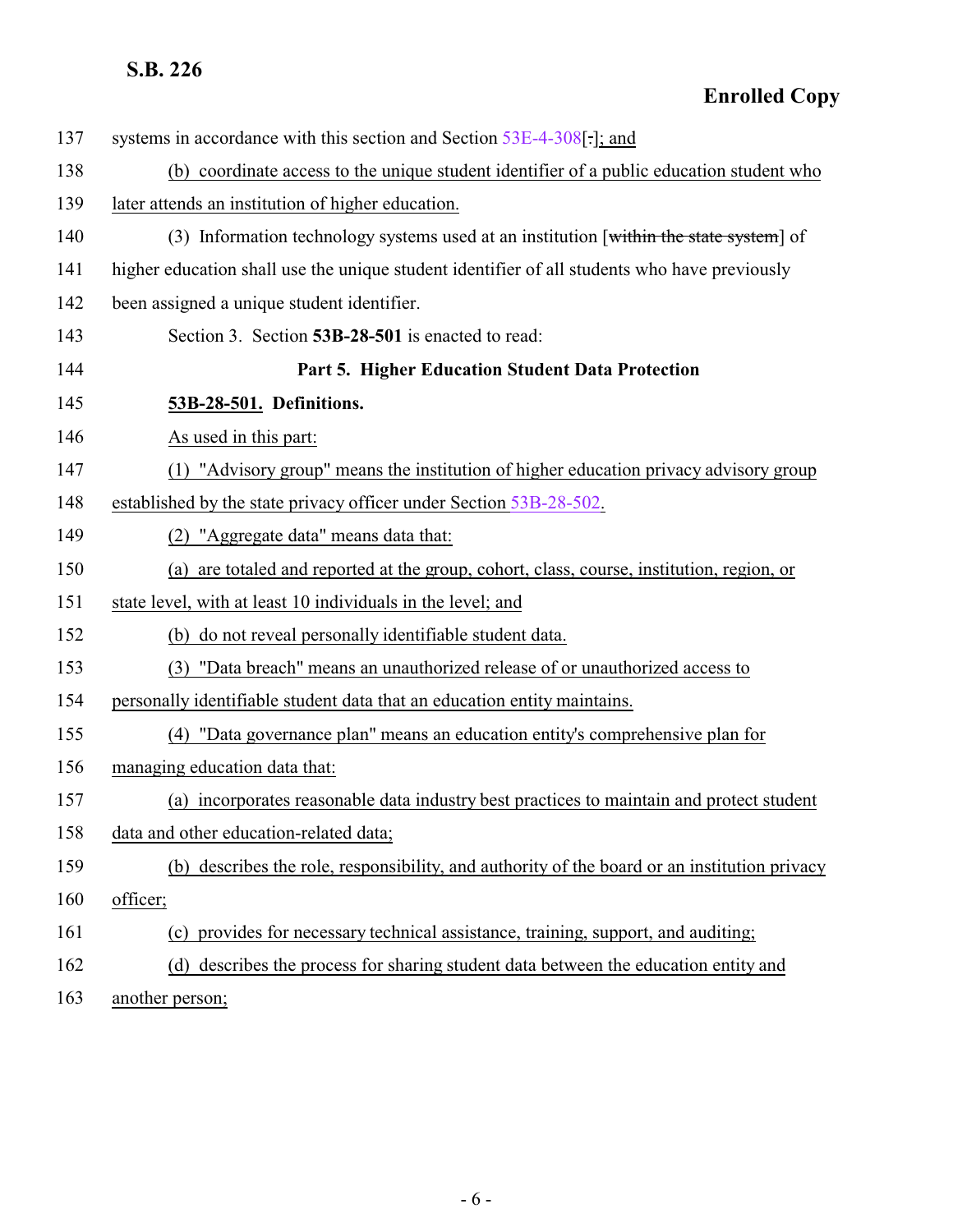| 164 | (e) describes the education entity's data expungement process, including how to             |
|-----|---------------------------------------------------------------------------------------------|
| 165 | respond to requests for expungement;                                                        |
| 166 | (f) describes the data breach response process; and                                         |
| 167 | (g) is published annually and available on the institution's website or the Utah System     |
| 168 | of Higher Education's website.                                                              |
| 169 | "Education entity" means the Utah Board of Higher Education or an institution.<br>(5)       |
| 170 | "Higher education privacy officer" means a privacy officer that the board designates<br>(6) |
| 171 | under Section 53B-28-503.                                                                   |
| 172 | "Institution" means an institution of higher education described in Section                 |
| 173 | 53B-1-102.                                                                                  |
| 174 | (8) "Minor" means a person younger than 18 years old.                                       |
| 175 | (9) (a) "Personally identifiable student data" means student data that identifies or is     |
| 176 | used by the holder to identify a student.                                                   |
| 177 | "Personally identifiable student data" includes:<br>(b)                                     |
| 178 | a student's first and last name;<br>(i)                                                     |
| 179 | the first and last name of a student's family member;<br>(11)                               |
| 180 | a student's or a student's family's home or physical address;<br>(iii)                      |
| 181 | a student's email address or other online contact information;<br>(iv)                      |
| 182 | a student's telephone number;<br>(v)                                                        |
| 183 | (vi) a student's social security number;                                                    |
| 184 | (vii) a student's biometric identifier;                                                     |
| 185 | (viii) a student's health or disability data;                                               |
| 186 | a student's education entity student identification number;<br>(ix)                         |
| 187 | (x) a student's social media user name and password or alias;                               |
| 188 | (xi) if associated with personally identifiable student data, the student's persistent      |
| 189 | identifier, including:                                                                      |
| 190 | (A) a customer number held in a cookie; or                                                  |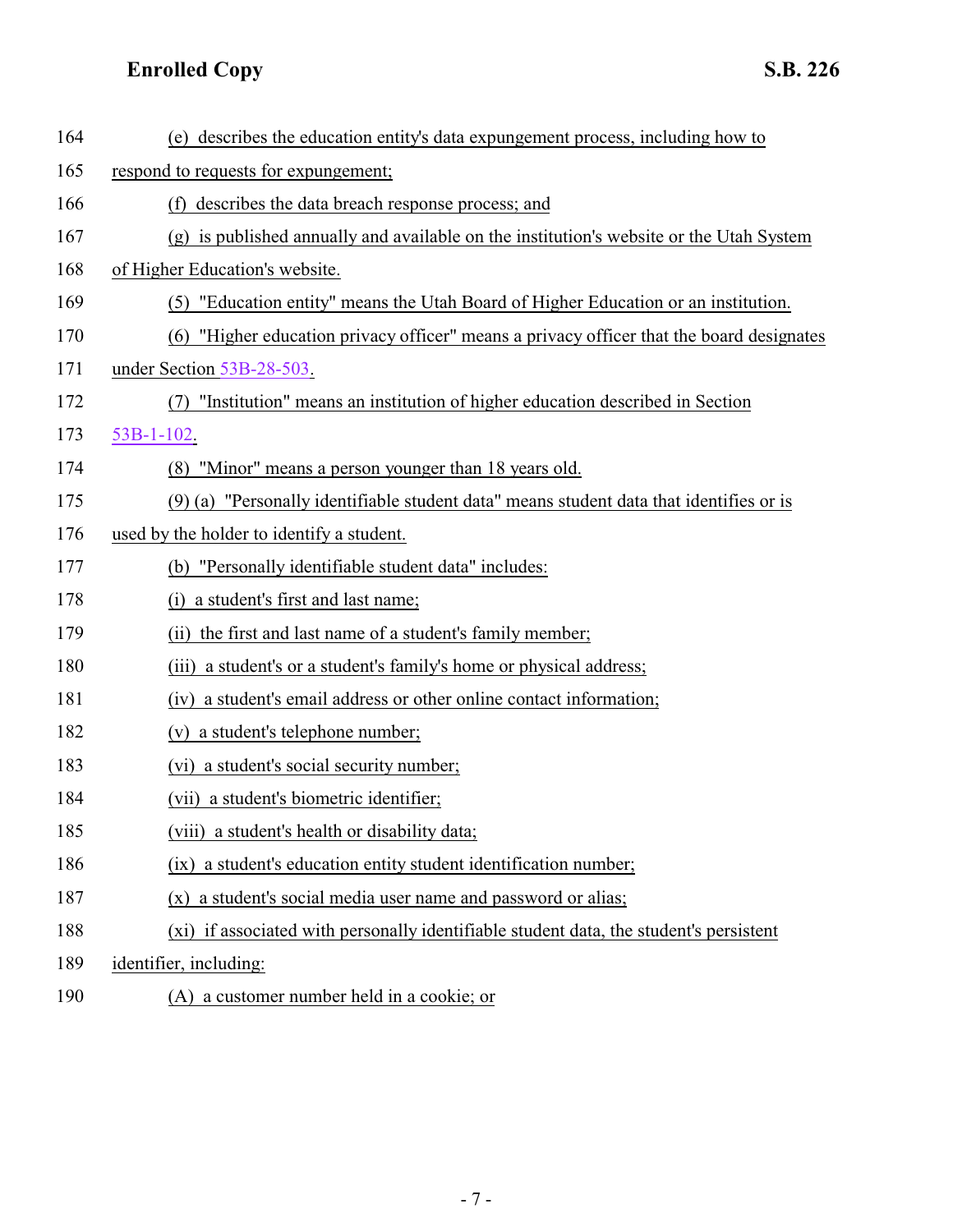<span id="page-7-0"></span>

| 191 | (B) a processor serial number;                                                                    |
|-----|---------------------------------------------------------------------------------------------------|
| 192 | (xii) a combination of a student's last name or photograph with other information that            |
| 193 | together permits a person to contact the student online;                                          |
| 194 | (xiii) information about a student or a student's family that a person collects online and        |
| 195 | combines with other personally identifiable student data to identify the student; and             |
| 196 | (xiv) information that, alone or in combination, is linked or linkable to a specific              |
| 197 | student that would allow a reasonable person in the school community, who does not have           |
| 198 | personal knowledge of the relevant circumstances, to identify the student with reasonable         |
| 199 | certainty.                                                                                        |
| 200 | "State privacy officer" means the state privacy officer described in Section<br>(10)              |
| 201 | $67 - 3 - 13$ .                                                                                   |
| 202 | "Student" means an individual enrolled in an institution.<br>(11)                                 |
| 203 | (12) (a) "Student data" means information about a student at the individual student               |
| 204 | level.                                                                                            |
| 205 | "Student data" does not include aggregate or de-identified data.<br>(b)                           |
| 206 | (13)<br>"Third-party contractor" means a person who:                                              |
| 207 | (a) is not an institution or an employee of an institution; and                                   |
| 208 | (b) pursuant to a contract with an education entity, collects or receives student data in         |
| 209 | order to provide a product or service, as described in the contract, if the product or service is |
| 210 | not related to school photography, yearbooks, graduation announcements, or a similar product      |
| 211 | or service.                                                                                       |
| 212 | Section 4. Section 53B-28-502 is enacted to read:                                                 |
| 213 | 53B-28-502. State student data protection governance.                                             |
| 214 | The state privacy officer shall establish a higher education privacy advisory group<br>(1)        |
| 215 | to advise institutions and institution boards of trustees on student data protection.             |
| 216 | The advisory group shall consist of:<br>(2)                                                       |
| 217 | (a) the state privacy officer;                                                                    |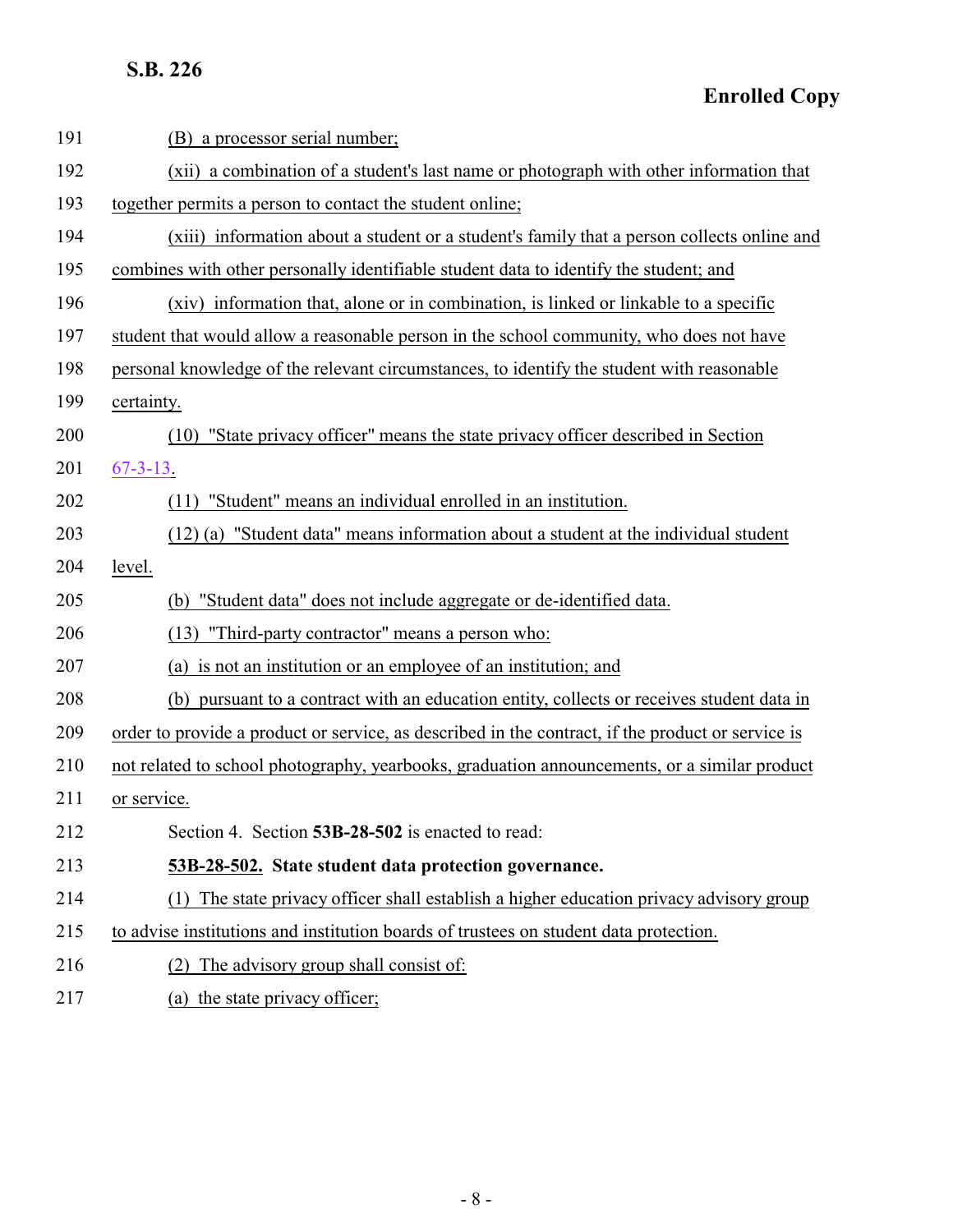| 218 | (b) the higher education privacy officer; and                                         |
|-----|---------------------------------------------------------------------------------------|
| 219 | the following members, appointed by the commissioner of higher education:<br>(c)      |
| 220 | at least one Utah system of higher education employee; and<br>(1)                     |
| 221 | at least one representative of the Utah Board of Higher Education.<br>(i)             |
| 222 | The advisory group shall:<br>(3)                                                      |
| 223 | discuss and make recommendations to the board and institutions regarding:<br>(a)      |
| 224 | existing and proposed:<br>(1)                                                         |
| 225 | (A) board rules; or                                                                   |
| 226 | board policies of the Utah Board of Higher Education or institutions; and<br>(B)      |
| 227 | training on protecting student data privacy; and<br>(ii)                              |
| 228 | (b) perform other tasks related to student data protection as designated by the Utah  |
| 229 | Board of Higher Education.                                                            |
| 230 | The higher education privacy officer shall:<br>(4)                                    |
| 231 | (a) provide training and support to institution boards and employees; and             |
| 232 | (b) produce:                                                                          |
| 233 | resource materials;                                                                   |
| 234 | model data governance plans;<br>(i)                                                   |
| 235 | model forms for institution student data protection governance; and<br>(iii)          |
| 236 | a model data collection notice.<br>(iv)                                               |
| 237 | The board shall:<br>(5)                                                               |
| 238 | (a) (i) create and maintain a data governance plan; and                               |
| 239 | (ii) annually publish the data governance plan on the Utah System of Higher Education |
| 240 | website; and                                                                          |
| 241 | (b) establish standards for:                                                          |
| 242 | institution policies to protect student data;<br>(i)                                  |
| 243 | institution data governance plans; and<br>(ii)                                        |
| 244 | a third-party contractor's use of student data.<br>(iii)                              |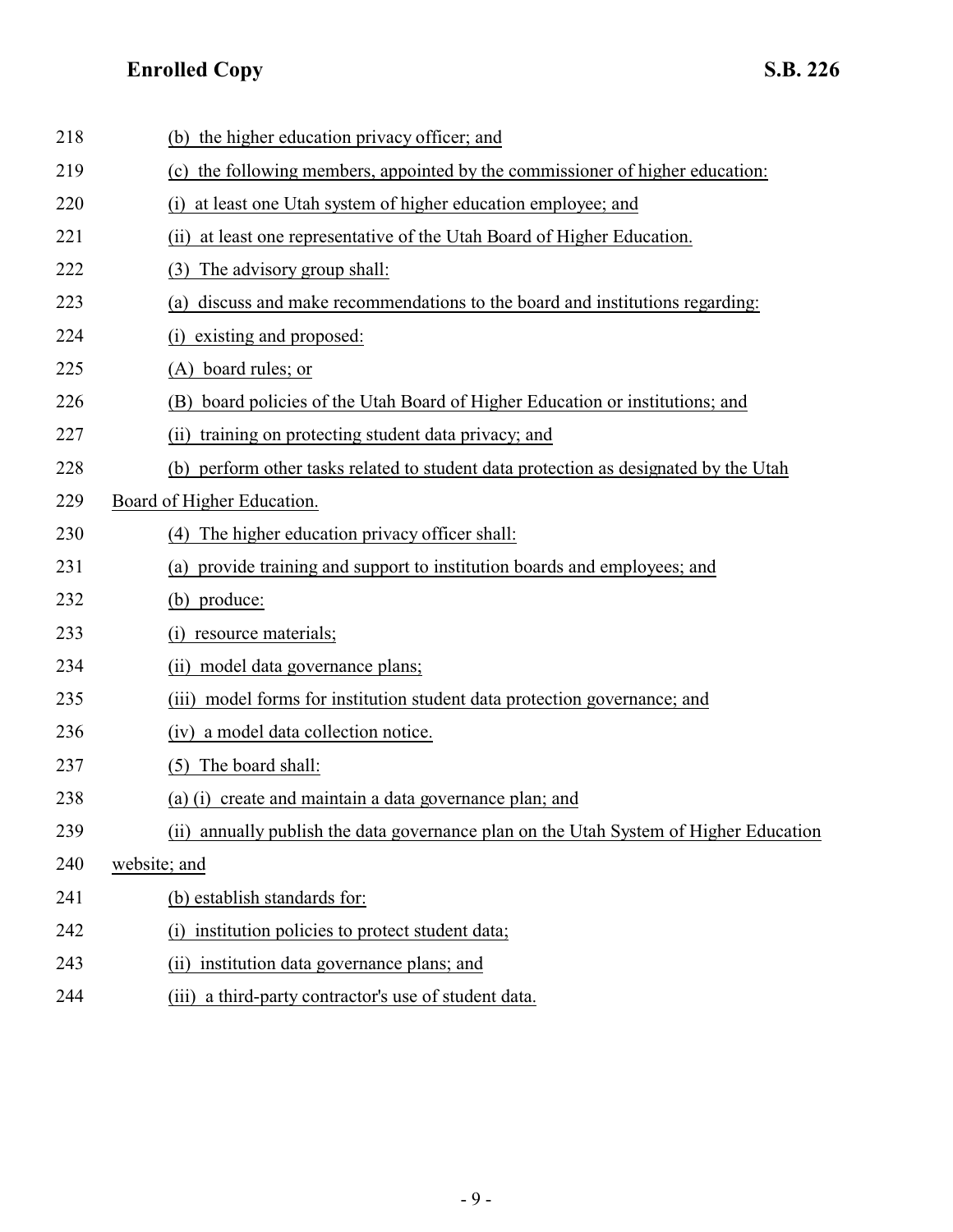<span id="page-9-1"></span><span id="page-9-0"></span>

| 245 | Section 5. Section 53B-28-503 is enacted to read:                                            |
|-----|----------------------------------------------------------------------------------------------|
| 246 | 53B-28-503. Institution student data protection governance.                                  |
| 247 | (1) (a) An institution shall adopt policies to protect student data in accordance with this  |
| 248 | part and board rule, including the standards the board establishes under Subsection          |
| 249 | $53B-28-502(5)$ .                                                                            |
| 250 | (b) The policies described in Subsection $(1)(a)$ shall take into account the specific       |
| 251 | needs and priorities of the institution.                                                     |
| 252 | The board shall designate a higher education privacy officer.                                |
| 253 | The higher education privacy officer shall:<br>(3)                                           |
| 254 | (a) verify compliance with student privacy laws, rules, and policies throughout the          |
| 255 | Utah System of Higher Education;                                                             |
| 256 | (b) support institutions in developing data governance plans and student data privacy        |
| 257 | training; and                                                                                |
| 258 | (c) act as the primary point of contact for the state privacy officer.                       |
| 259 | (4) An institution shall:                                                                    |
| 260 | (a) designate an individual to act as the primary contact for the higher education           |
| 261 | privacy officer;                                                                             |
| 262 | (b) create and maintain an institution:                                                      |
| 263 | data governance plan that complies with the standards the board establishes under<br>(i)     |
| 264 | Subsection $53B-28-502(5)$ ; and                                                             |
| 265 | (ii) record of student data privacy training; and                                            |
| 266 | (c) annually publish the institution's data governance plan on the institution's website.    |
| 267 | Section 6. Section 53B-28-504 is enacted to read:                                            |
| 268 | 53B-28-504. Notification of significant data breach.                                         |
| 269 | (1) If a significant data breach occurs at an institution, the institution shall notify each |
| 270 | student whose personally-identifiable student data was disclosed.                            |
| 271 | (2) In accordance with Title 63G, Chapter 3, Utah Administrative Rulemaking Act, the         |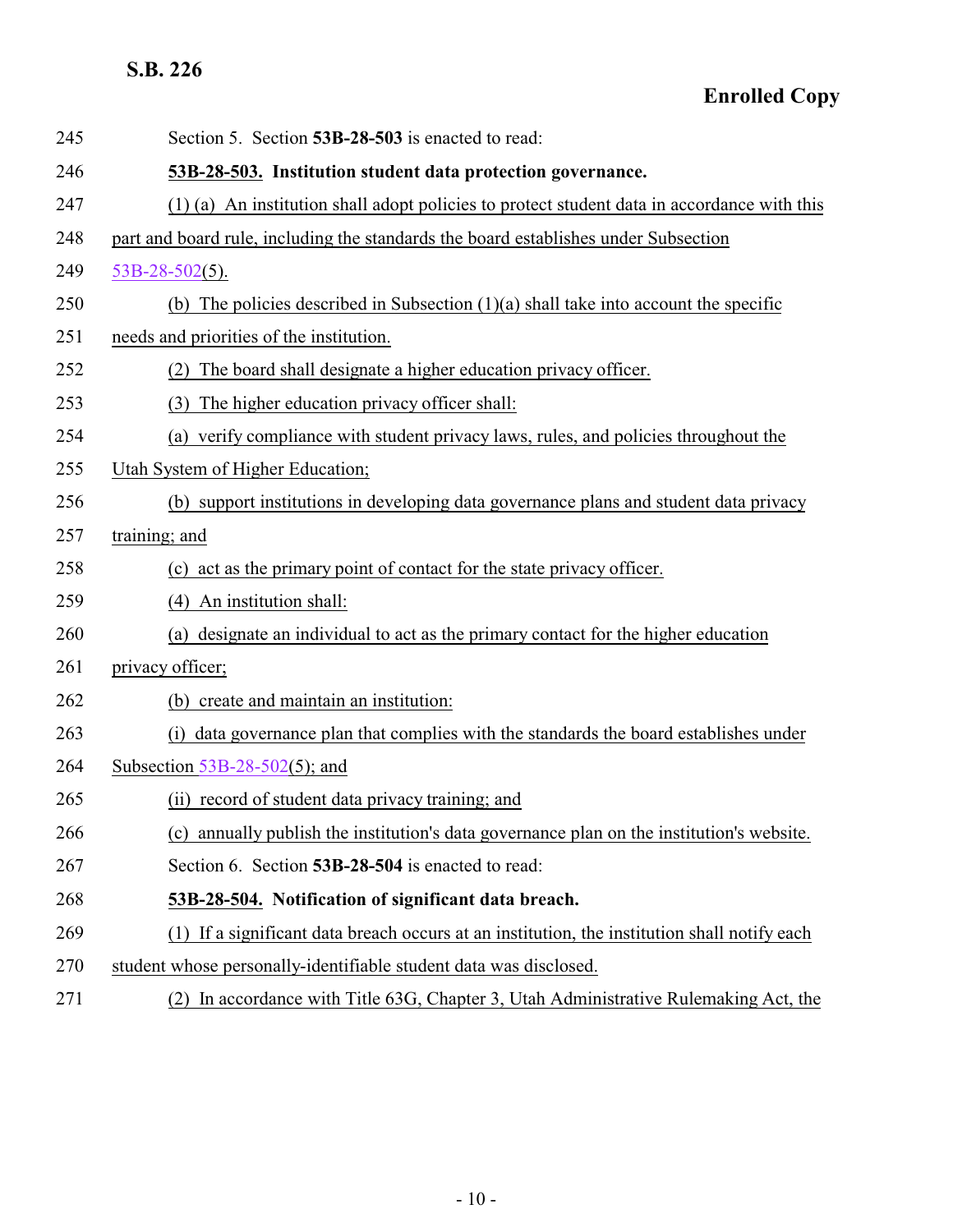<span id="page-10-0"></span>

| 272 | board shall make rules to define a significant data breach described in Subsection (1).            |
|-----|----------------------------------------------------------------------------------------------------|
| 273 | Section 7. Section 53B-28-505 is enacted to read:                                                  |
| 274 | 53B-28-505. Third-party contractors.                                                               |
| 275 | (1) A third-party contractor shall use personally identifiable student data received               |
| 276 | under a contract with an education entity strictly for the purpose of providing the contracted     |
| 277 | product or service within the negotiated contract terms.                                           |
| 278 | When contracting with a third-party contractor, an education entity, or a<br>(2)                   |
| 279 | government agency contracting on behalf of an education entity, shall:                             |
| 280 | (a) ensure that the contract terms comply with the standards the board establishes under           |
| 281 | Subsection $53B-28-502(5)$ ; and                                                                   |
| 282 | (b) require the following provisions in the contract:                                              |
| 283 | (i) requirements and restrictions related to the collection, use, storage, or sharing of           |
| 284 | student data by the third-party contractor that are necessary for the education entity to ensure   |
| 285 | compliance with the provisions of this part and board rule;                                        |
| 286 | (ii) a description of a person, or type of person, including an affiliate of the third-party       |
| 287 | contractor, with whom the third-party contractor may share student data;                           |
| 288 | (iii) provisions that, at the request of the education entity, govern the deletion of the          |
| 289 | student data received by the third-party contractor;                                               |
| 290 | (iv) except as provided in Subsection (4) and if required by the education entity,                 |
| 291 | provisions that prohibit the secondary use of personally identifiable student data by the          |
| 292 | third-party contractor; and                                                                        |
| 293 | (v) an agreement by the third-party contractor that, at the request of the education entity        |
| 294 | that is a party to the contract, the education entity or the education entity's designee may audit |
| 295 | the third-party contractor to verify compliance with the contract.                                 |
| 296 | (3) As authorized by law or court order, a third-party contractor shall share student data         |
| 297 | as requested by law enforcement.                                                                   |
| 298 | (4) A third-party contractor may:                                                                  |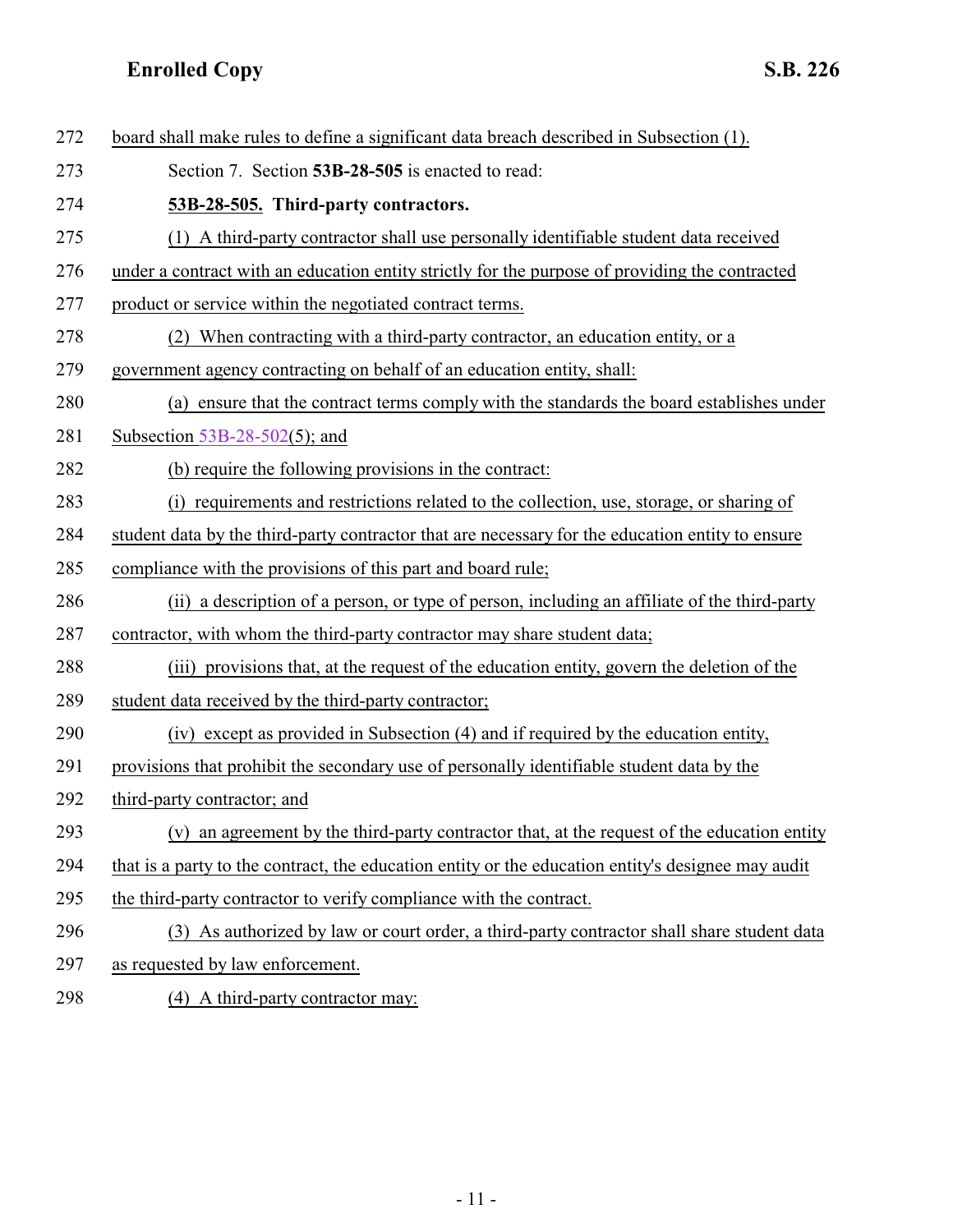| 299 | (a) use student data for adaptive learning or customized student learning purposes;                 |
|-----|-----------------------------------------------------------------------------------------------------|
| 300 | (b) market an educational application or product to a student if the third-party                    |
| 301 | contractor does not use student data, shared by or collected on behalf of an education entity, to   |
| 302 | market the educational application or product;                                                      |
| 303 | (c) use a recommendation engine to recommend to a student:                                          |
| 304 | content that relates to learning or employment, within the third-party contractor's<br>(i)          |
| 305 | application, if the recommendation is not motivated by payment or other consideration from          |
| 306 | another party; or                                                                                   |
| 307 | (ii) services that relate to learning or employment, within the third-party contractor's            |
| 308 | application, if the recommendation is not motivated by payment or other consideration from          |
| 309 | another party;                                                                                      |
| 310 | (d) respond to a student request for information or feedback, if the content of the                 |
| 311 | response is not motivated by payment or other consideration from another party;                     |
| 312 | (e) use student data to allow or improve operability and functionality of the third-party           |
| 313 | contractor's application; or                                                                        |
| 314 | (f) identify for a student nonprofit institutions of higher education or scholarship                |
| 315 | providers that are seeking students who meet specific criteria:                                     |
| 316 | (i) regardless of whether the identified nonprofit institutions of higher education or              |
| 317 | scholarship providers provide payment or other consideration to the third-party contractor; and     |
| 318 | (ii) only if the third-party contractor obtains authorization in writing from:                      |
| 319 | (A) the student's parent, if the student is a minor; or                                             |
| 320 | the student.<br>(B)                                                                                 |
| 321 | (5) At the completion of a contract with an education entity, if the contract has not               |
| 322 | been renewed, a third-party contractor shall return or delete upon the education entity's request   |
| 323 | all personally identifiable student data under the control of the education entity unless a student |
| 324 | or a minor student's parent consents to the maintenance of the personally identifiable student      |
| 325 | data.                                                                                               |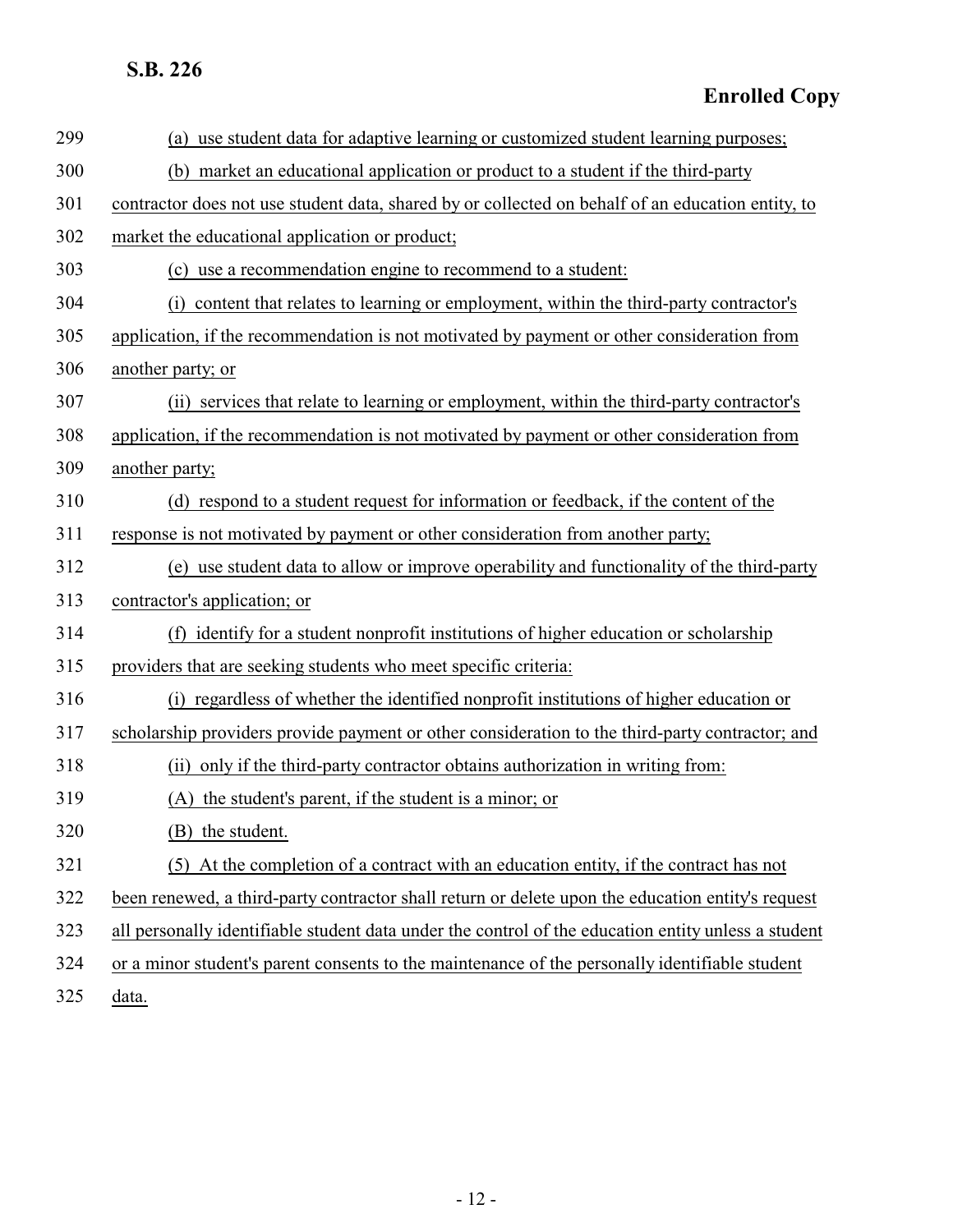| 326 | $(6)$ (a) A third-party contractor may not:                                                         |
|-----|-----------------------------------------------------------------------------------------------------|
| 327 | except as provided in Subsection $(6)(b)$ , sell student data;<br>(i)                               |
| 328 | collect, use, or share student data, if the collection, use, or sharing of the student<br>(i)       |
| 329 | data is inconsistent with the third-party contractor's contract with the education entity; or       |
| 330 | (iii) use student data for targeted advertising.                                                    |
| 331 | A person may obtain student data through the purchase of, merger with, or<br>(b)                    |
| 332 | otherwise acquiring a third-party contractor if the third-party contractor remains in compliance    |
| 333 | with this section.                                                                                  |
| 334 | The provisions of this section do not:                                                              |
| 335 | (a) apply to the use of a general audience application, including the access of a general           |
| 336 | audience application with login credentials created by a third-party contractor's application;      |
| 337 | (b) apply if the student data is shared in accordance with the education entity's                   |
| 338 | directory information policy, as described in 34 C.F.R. Sec. 99.37;                                 |
| 339 | (c) apply to the providing of Internet service; or                                                  |
| 340 | (d) impose a duty on a provider of an interactive computer service, as defined in 47                |
| 341 | U.S.C. Sec. 230, to review or enforce compliance with this section.                                 |
| 342 | (8) A provision of this section that relates to a student's student data does not apply to a        |
| 343 | third-party contractor if the education entity or third-party contractor obtains authorization from |
| 344 | the following individual, in writing, to waive that provision:                                      |
| 345 | (a) the student's parent, if the student is a minor; or                                             |
| 346 | (b) the student.                                                                                    |
| 347 | Section 8. Section 53B-28-506 is enacted to read:                                                   |
| 348 | 53B-28-506. Penalties.                                                                              |
| 349 | (1) (a) An institution that contracts with a third-party contractor that knowingly or               |
| 350 | recklessly permits unauthorized collecting, sharing, or use of student data under this part:        |
| 351 | (i) except as provided in Subsection $(1)(b)$ , may not enter into a future contract with the       |
|     |                                                                                                     |

<span id="page-12-0"></span>352 third-party contractor; and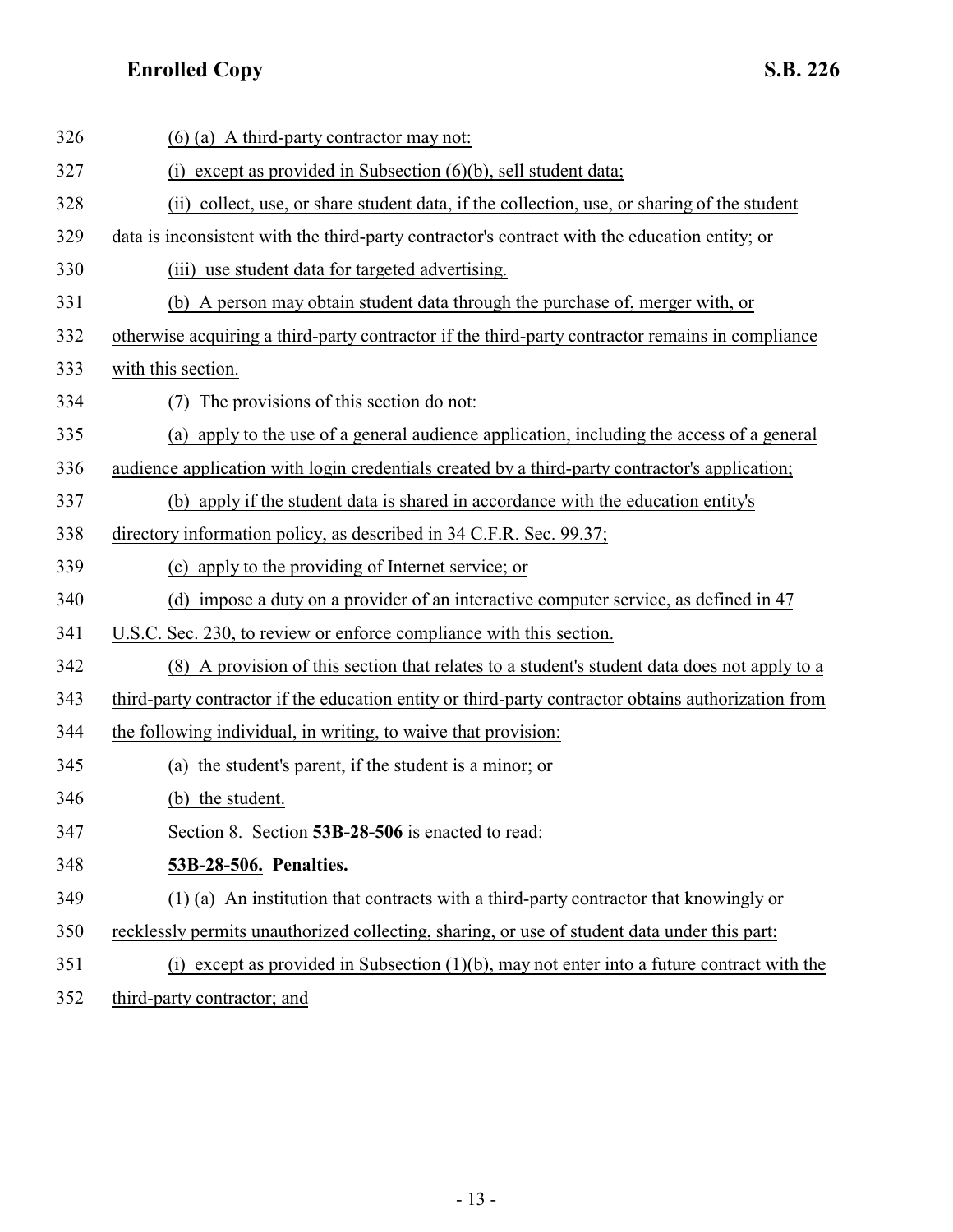| 353 | (ii) may be required by the board to pay a civil penalty of up to \$25,000.                         |
|-----|-----------------------------------------------------------------------------------------------------|
| 354 | (b) An education entity may enter into a contract with a third-party contractor that                |
| 355 | knowingly or recklessly permitted unauthorized collecting, sharing, or use of student data if:      |
| 356 | (i) the education entity determines that the third-party contractor has corrected the               |
| 357 | errors that caused the unauthorized collecting, sharing, or use of student data; and                |
| 358 | (ii) the third-party contractor demonstrates:                                                       |
| 359 | (A) if the third-party contractor is under contract with the education entity, current              |
| 360 | compliance with this part; or                                                                       |
| 361 | (B) an ability to comply with the requirements of this part.                                        |
| 362 | (c) The board may assess the civil penalty described in Subsection $(1)(a)(ii)$ in                  |
| 363 | accordance with Title 63G, Chapter 4, Administrative Procedures Act.                                |
| 364 | (d) The board may bring an action in the district court of the county in which the office           |
| 365 | of the education entity is located, if necessary, to enforce payment of the civil penalty described |
| 366 | in Subsection $(1)(a)(ii)$ .                                                                        |
| 367 | (e) An individual who knowingly or intentionally permits unauthorized collecting,                   |
| 368 | sharing, or use of student data may be found guilty of a class A misdemeanor.                       |
| 369 | (2) (a) A student or a minor student's parent may bring an action against an institution            |
| 370 | in a court of competent jurisdiction for damages caused by a knowing or reckless violation of       |
| 371 | Section 53B-28-505 by a third-party contractor that the institution contracts with under            |
| 372 | 53B-28-505.                                                                                         |
| 373 | (b) If the court finds that a third-party contractor has violated Section 53B-28-505, the           |
| 374 | court may order the institution to pay to the parent or student:                                    |
| 375 | (i) damages; and                                                                                    |
| 376 | $(ii) \; \text{costs.}$                                                                             |
| 377 | Section 9. Section 53B-33-101, which is renumbered from Section 35A-14-102 is                       |
| 378 | renumbered and amended to read:                                                                     |
|     |                                                                                                     |

<span id="page-13-0"></span>**[35A-14-102]. 53B-33-101. Definitions.**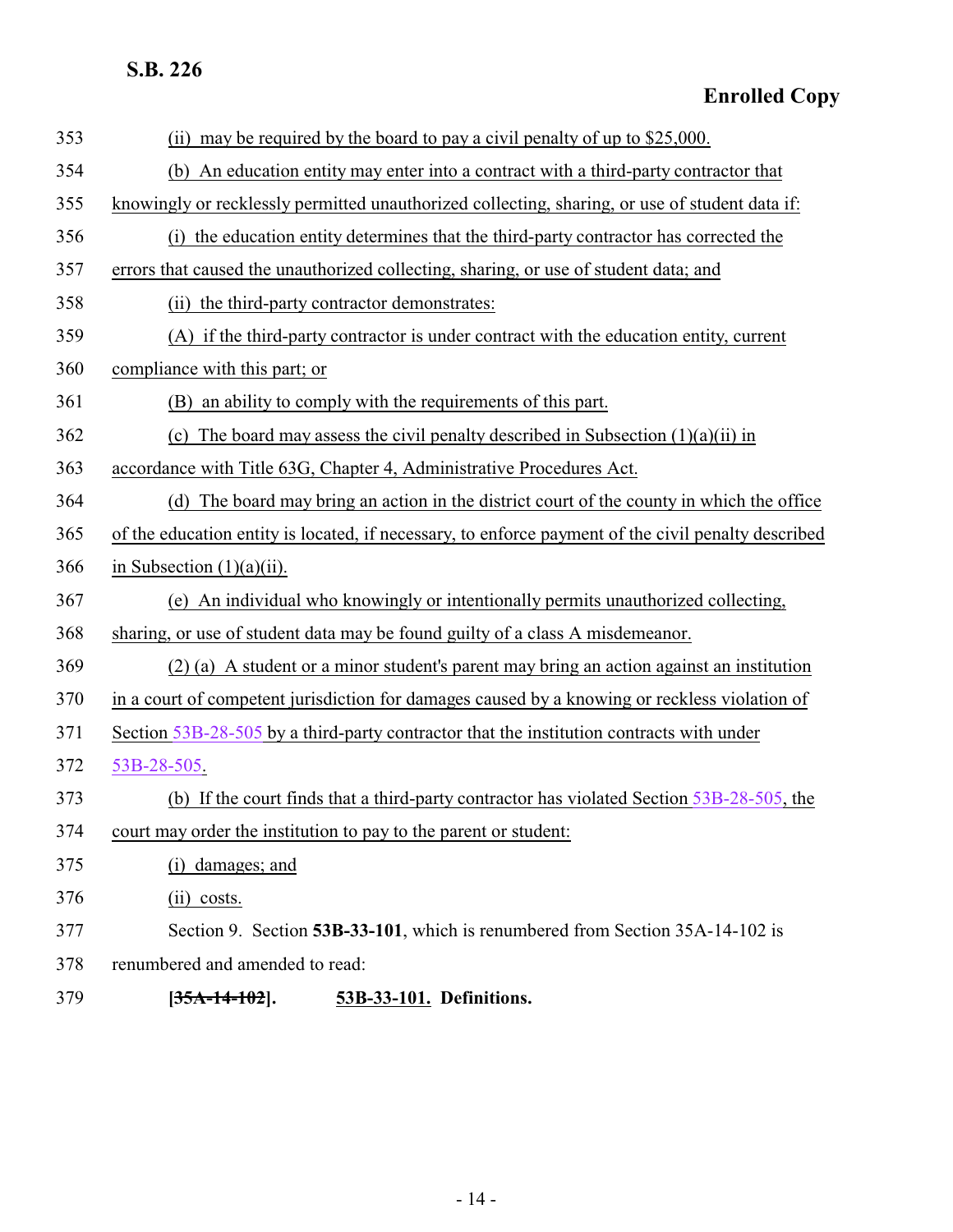<span id="page-14-0"></span>

| 380 | As used in this chapter:                                                             |
|-----|--------------------------------------------------------------------------------------|
| 381 | (1) "Advisory board" means the Utah Data Research Advisory Board created in Section  |
| 382 | $[35A-14-203]$ 53B-33-203.                                                           |
| 383 | (2) "Center" means the Utah Data Research Center created in Section 53B-33-201.      |
| 384 | (3) "Data" means any information about a person stored in a physical or electronic   |
| 385 | record.                                                                              |
| 386 | (4) "Data research program" means the data maintained by the center in accordance    |
| 387 | with Section [35A-14-301] 53B-33-301.                                                |
| 388 | (5) "De-identified data" means data about a person that cannot, without additional   |
| 389 | information, identify the person to another person or machine.                       |
| 390 | (6) "Director" means the director of the [Workforce Research and Analysis Division]  |
| 391 | Utah Data Research Center created in Section 53B-33-201.                             |
| 392 | "Institution of higher education" means an institution of higher education described |
| 393 | in Section $53B-1-102$ .                                                             |
| 394 | $[\overline{(+)}]$ (8) "Participating entity" means:                                 |
| 395 | (a) the State Board of Education, which includes the director as defined in Section  |
| 396 | 53E-10-701;                                                                          |
| 397 | (b) the [ <i>Utah Board of Higher Education</i> ] board;                             |
| 398 | (c) the Department of Workforce Services; and                                        |
| 399 | (d) the Department of Health and Human Services.                                     |
| 400 | "Unique student identifier" means the same as that term is defined in Section<br>(9) |
| 401 | 53E-4-308.                                                                           |
| 402 | Section 10. Section 53B-33-201, which is renumbered from Section 35A-14-201 is       |
| 403 | renumbered and amended to read:                                                      |
| 404 | 53B-33-201. Utah Data Research Center -- Creation.<br>$[35A-14-201]$ .               |
| 405 | The Utah Data Research Center is created within the [Workforce Research and Analysis |
| 406 | Division within the department] Utah system of higher education.                     |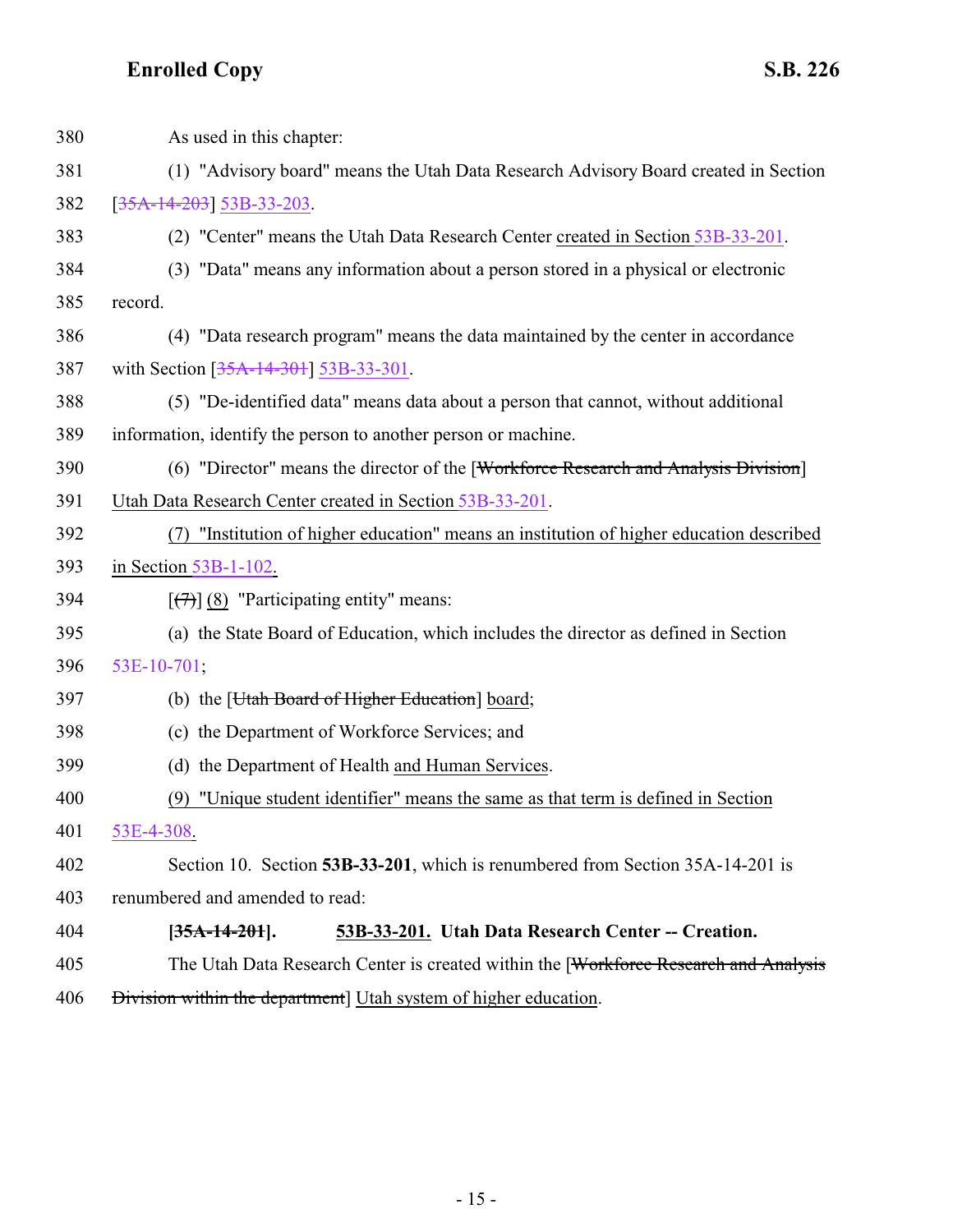<span id="page-15-1"></span><span id="page-15-0"></span>

| 407 | Section 11. Section 53B-33-202, which is renumbered from Section 35A-14-203 is              |
|-----|---------------------------------------------------------------------------------------------|
| 408 | renumbered and amended to read:                                                             |
| 409 | 53B-33-202. Utah Data Research Advisory Board --<br>$[35A-14-203]$ .                        |
| 410 | <b>Composition -- Appointment.</b>                                                          |
| 411 | (1) There is created the Utah Data Research Advisory Board [in accordance with this         |
| 412 | section].                                                                                   |
| 413 | (2) The [ <i>Utah Data Research Advisory Board</i> ] advisory board is composed of the      |
| 414 | following members:                                                                          |
| 415 | (a) the state superintendent of the State Board of Education or the state superintendent's  |
| 416 | designee;                                                                                   |
| 417 | (b) the commissioner [of higher education or the commissioner of higher education's]        |
| 418 | or the commissioner's designee;                                                             |
| 419 | (c) the executive director of the Department of Workforce Services or the executive         |
| 420 | director's designee; and                                                                    |
| 421 | (d) the executive director of the Department of Health and Human Services or the            |
| 422 | executive director's designee.                                                              |
| 423 | (3) The [executive director] commissioner shall serve as chair.                             |
| 424 | (4) A member of the advisory board:                                                         |
| 425 | (a) except to the extent a member's service on the advisory board is related to the         |
| 426 | member's duties outside of the advisory board, may not receive compensation or benefits for |
| 427 | the member's service; and                                                                   |
| 428 | (b) may receive per diem and travel expenses in accordance with:                            |
| 429 | Section 63A-3-106;<br>(i)                                                                   |
| 430 | (ii) Section $63A-3-107$ ; and                                                              |
| 431 | (iii) rules made by the Division of Finance under Sections $63A-3-106$ and $63A-3-107$ .    |
| 432 | Section 12. Section 53B-33-203, which is renumbered from Section 35A-14-204 is              |
| 433 | renumbered and amended to read:                                                             |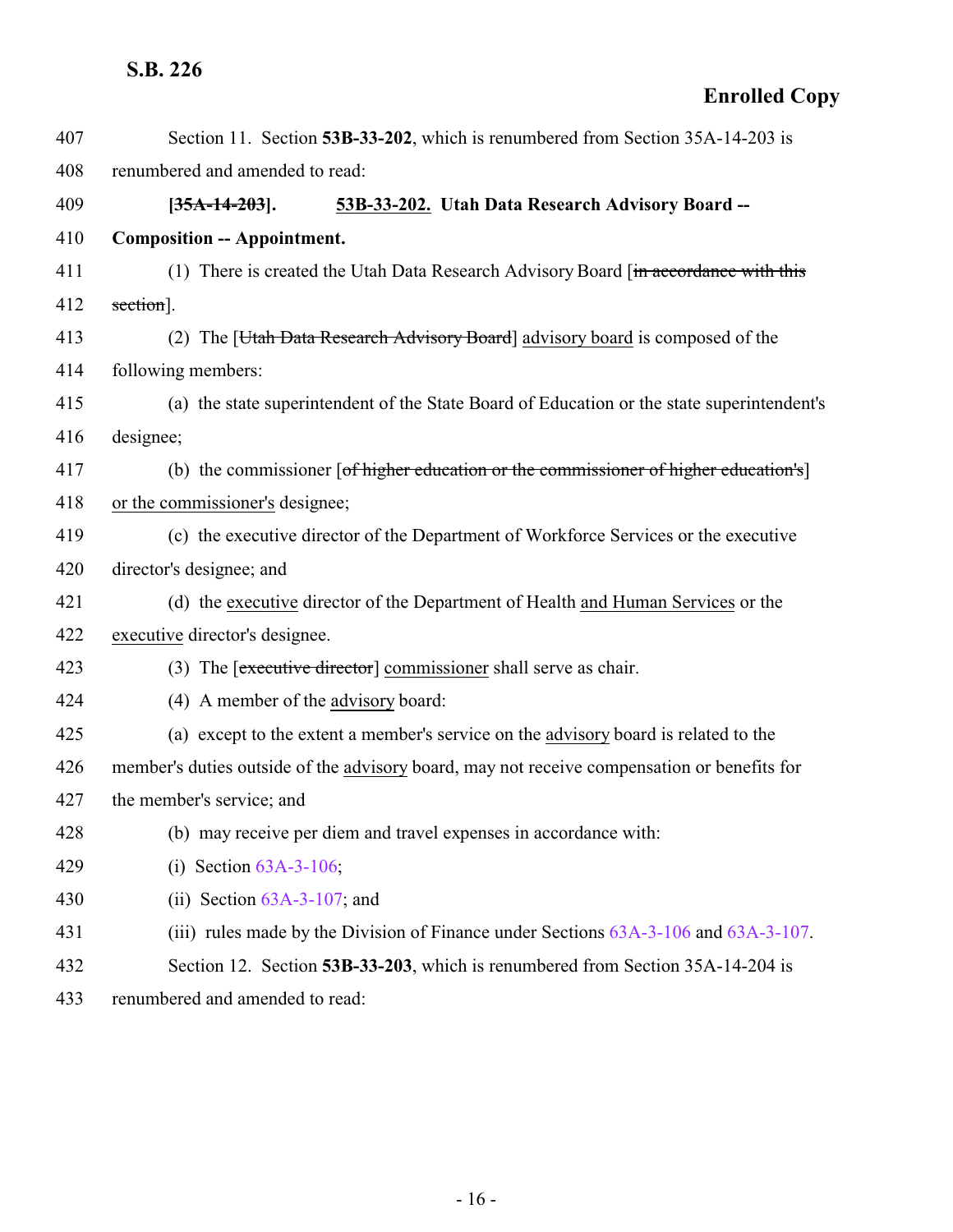<span id="page-16-0"></span>

| 434 | 53B-33-203. Director -- Additional staff -- Administrative<br>$[35A-14-204]$ .                  |
|-----|-------------------------------------------------------------------------------------------------|
| 435 | support.                                                                                        |
| 436 | (1) The commissioner shall appoint a director $[\text{shall}]$ to manage the day-to-day         |
| 437 | operations of the center.                                                                       |
| 438 | (2) The director may, with the [ <del>department's</del> ] commissioner's approval, hire staff, |
| 439 | including:                                                                                      |
| 440 | (a) data scientists;                                                                            |
| 441 | (b) data technology experts; and                                                                |
| 442 | (c) data security experts.                                                                      |
| 443 | Section 13. Section 53B-33-301, which is renumbered from Section 35A-14-301 is                  |
| 444 | renumbered and amended to read:                                                                 |
| 445 | 53B-33-301. Data research program.<br>$[35A-14-301]$ .                                          |
| 446 | (1) The center shall establish a data research program for the purpose of analyzing data        |
| 447 | that is:                                                                                        |
| 448 | (a) collected over time;                                                                        |
| 449 | (b) aggregated from multiple sources; and                                                       |
| 450 | (c) connected and de-identified.                                                                |
| 451 | (2) The center may, in order to establish the data research program described in                |
| 452 | Subsection $(1)$ :                                                                              |
| 453 | (a) acquire property or equipment in order to store aggregated, connected, and                  |
| 454 | de-identified data derived from data contributed by the participating entities; or              |
| 455 | (b) contract with a private entity in accordance with Title 63G, Chapter 6a, Utah               |
| 456 | Procurement Code, or with a state government entity to:                                         |
| 457 | (i) store aggregated, connected, and de-identified data derived from data contributed by        |
| 458 | the participating entities; or                                                                  |
| 459 | (ii) utilize existing aggregated, connected, and de-identified data maintained by a state       |
| 460 | government entity.                                                                              |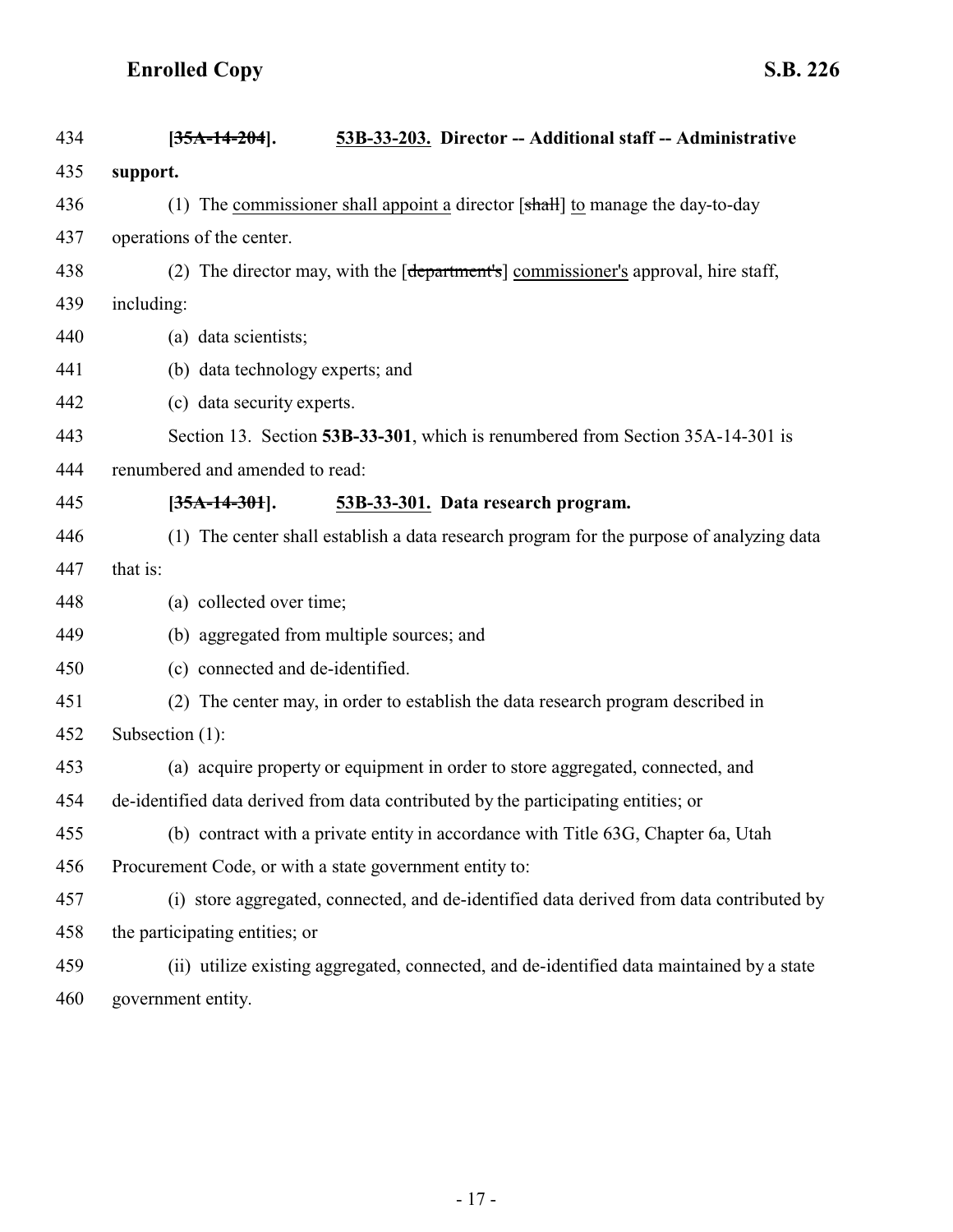| 461 | (3) A participating entity shall contribute data to the data research program described in      |
|-----|-------------------------------------------------------------------------------------------------|
| 462 | Subsection (1) within guidelines established by the center.                                     |
| 463 | (4) The center may only release data maintained by the center in accordance with the            |
| 464 | procedures described in this chapter.                                                           |
| 465 | (5) The center shall:                                                                           |
| 466 | (a) as directed by the board, serve as a repository in the state of data from institutions      |
| 467 | of higher education;                                                                            |
| 468 | (b) collaborate with the board and the State Board of Education to coordinate access to         |
| 469 | the unique student identifier of a public education student who later attends an institution of |
| 470 | higher education in accordance with Sections 53B-1-109 and 53E-4-308;                           |
| 471 | (c) develop, establish, and maintain programs that promote access to data from                  |
| 472 | institutions of higher education;                                                               |
| 473 | (d) identify initiatives that leverage education data that will improve a state citizen's       |
| 474 | ability to:                                                                                     |
| 475 | access services at an institution of higher education; or<br>(i)                                |
| 476 | (ii) graduate with a postsecondary certificate or degree; and                                   |
| 477 | (e) perform all other duties provided in this chapter.                                          |
| 478 | The director shall identify the resources necessary to successfully implement<br>(6)            |
| 479 | initiatives described in Subsection $(5)(d)$ , in accordance with Section $53B-7-101$ .         |
| 480 | The center may:<br>(7)                                                                          |
| 481 | (a) employ staff necessary to carry out the center's duties;                                    |
| 482 | (b) purchase, own, create, or maintain equipment necessary to:                                  |
| 483 | collect data from the participating entities;<br>(1)                                            |
| 484 | connect and de-identify data collected by the center;<br>(i)                                    |
| 485 | store connected and de-identified data; or<br>(iii)                                             |
| 486 | conduct research on data stored or obtained by the center; or<br>(iv)                           |
| 487 | contract with a private entity, another state or federal entity, or a political<br>(c)          |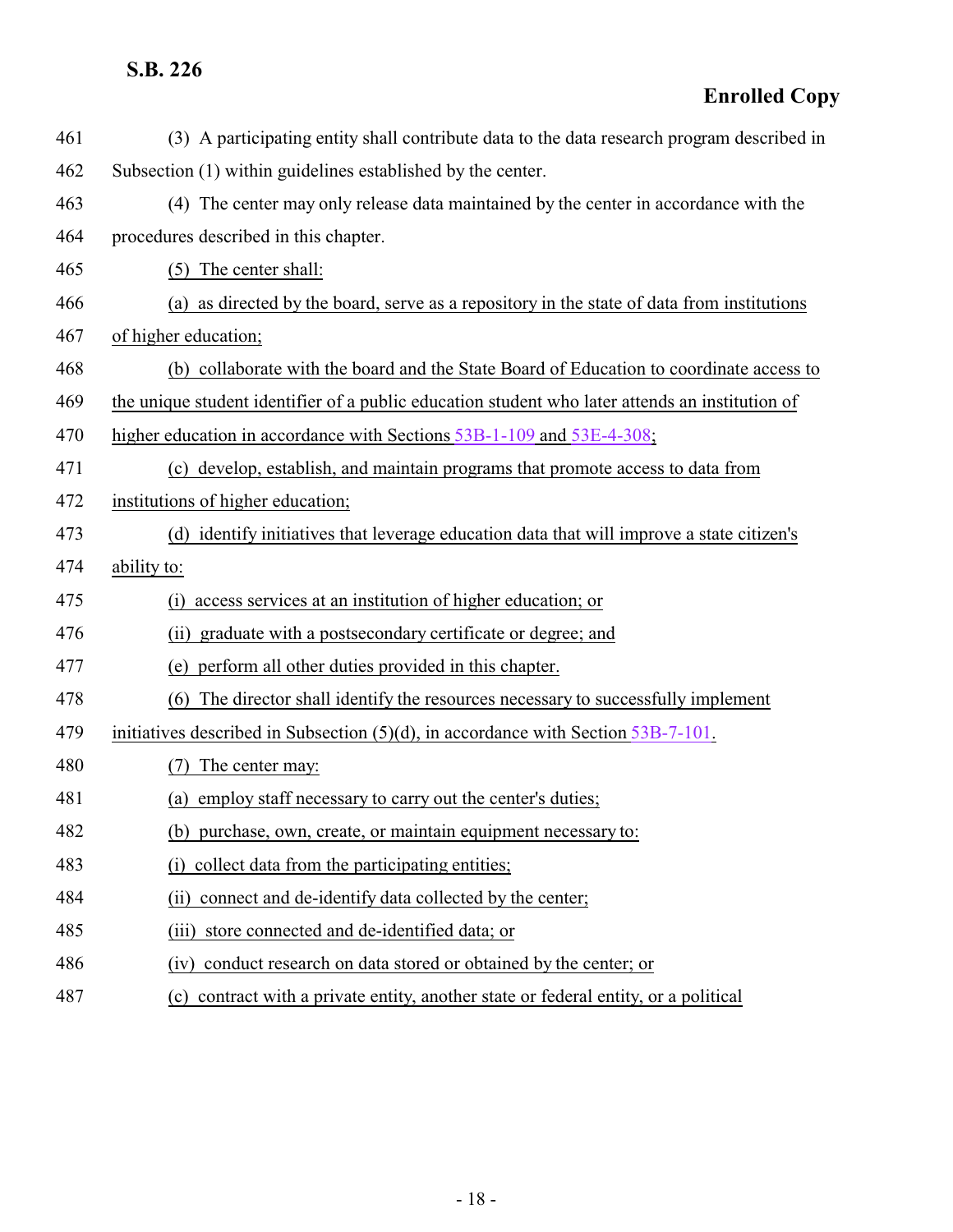<span id="page-18-0"></span>

| 488 | subdivision of the state to carry out the center's duties as provided in this chapter.             |
|-----|----------------------------------------------------------------------------------------------------|
| 489 | $[56]$ (8) The data research program is not subject to Title 63G, Chapter 2, Government            |
| 490 | Records Access and Management Act.                                                                 |
| 491 | Section 14. Section 53B-33-302, which is renumbered from Section 35A-14-302 is                     |
| 492 | renumbered and amended to read:                                                                    |
| 493 | 53B-33-302. Data research requests.<br>$[35A-14-302]$ .                                            |
| 494 | (1) The center shall use data that the center maintains or that a participating entity             |
| 495 | contributes to the data research program under Section [35A-14-301] 53B-33-301 to conduct          |
| 496 | research for the purpose of developing public policy for the state.                                |
| 497 | (2) The director, with consultation by the advisory board, shall create a prioritized list         |
| 498 | of data research for the center to conduct using the data research program each year.              |
| 499 | (3) (a) In developing the list described in Subsection (2), the center shall accept data           |
| 500 | research requests from:                                                                            |
| 501 | (i) a legislative committee or a legislative staff office;                                         |
| 502 | (ii) the governor or an executive branch agency;                                                   |
| 503 | (iii) the State Board of Education; and                                                            |
| 504 | (iv) the [ <i>Utah Board of Higher Education</i> ] board.                                          |
| 505 | $(f(b)$ The department shall begin accepting the data research requests described in               |
| 506 | Subsection $(3)(a)$ on July 1, 2017.                                                               |
| 507 | $[\text{e}^{-}]$ (b) The center shall report the list described in Subsection (2) to the Education |
| 508 | Interim Committee before December 1 of each year.                                                  |
| 509 | (4) In addition to conducting data research in accordance with the prioritized list                |
| 510 | described in Subsection (2), the center may use additional resources to prepare data research at   |
| 511 | the request of:                                                                                    |
| 512 | (a) a state government entity;                                                                     |
| 513 | (b) a political subdivision of the state;                                                          |
|     |                                                                                                    |

(c) a private entity; or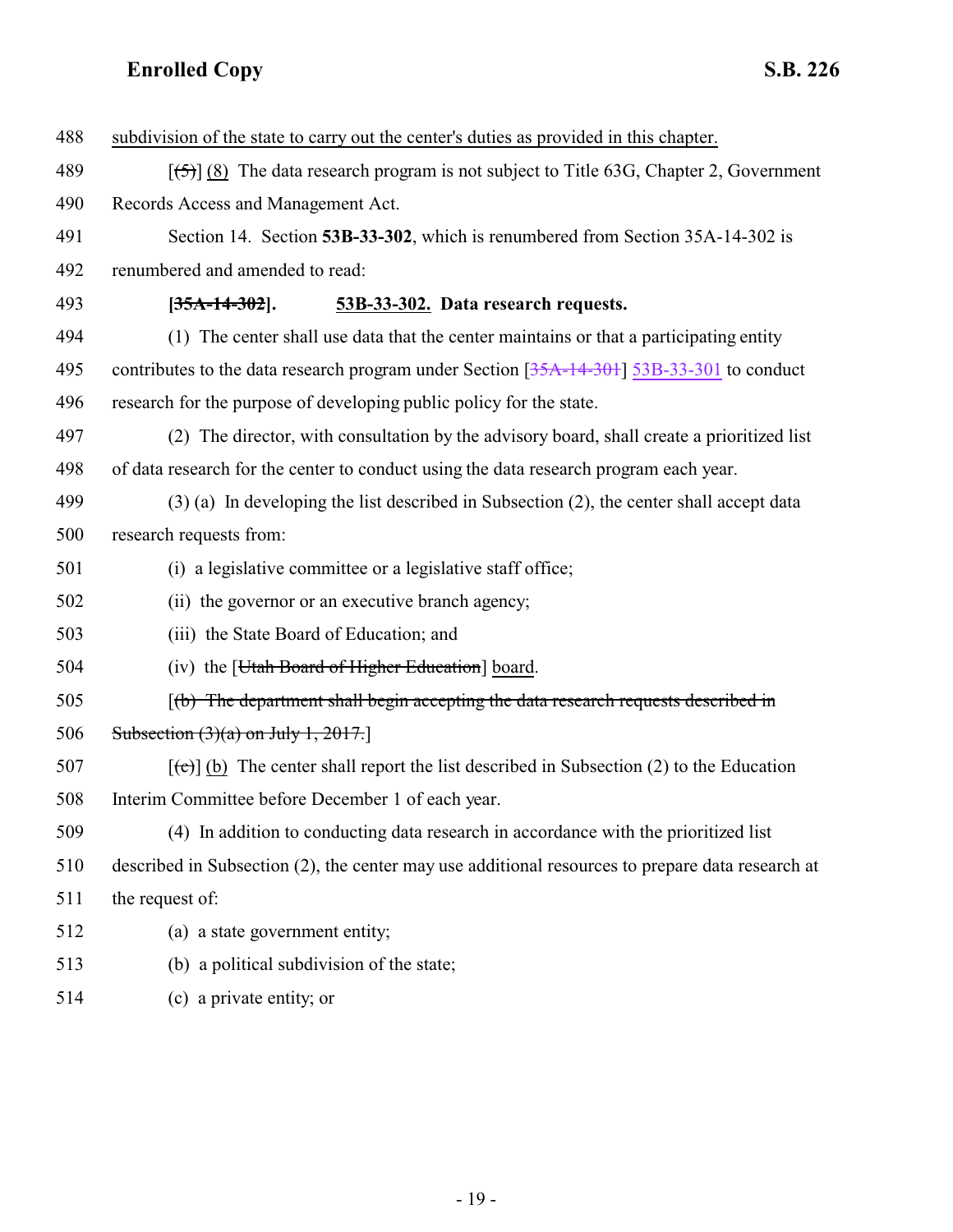| 515 | (d) a member of the public.                                                                     |
|-----|-------------------------------------------------------------------------------------------------|
| 516 | (5) The director, with approval by the advisory board, shall determine, for a data              |
| 517 | research request described in Subsection (4):                                                   |
| 518 | (a) whether the center has the resources to complete the data research request;                 |
| 519 | (b) the order in which the center shall complete the data research request, if at all; and      |
| 520 | (c) a reasonable estimated cost for the request.                                                |
| 521 | (6) The center, after evaluating a request under Subsection (5), shall:                         |
| 522 | (a) provide the person that requested the data research with a cost estimate; and               |
| 523 | (b) require, before accepting a data research request, that the person that submitted the       |
| 524 | data research request agree to pay, once the data research is complete, the full cost of        |
| 525 | completing the data research request as determined by the center under Subsection (5).          |
| 526 | (7) The center shall make available to the public, on a website maintained by the               |
| 527 | center, any data research request that the center completes under this section.                 |
| 528 | (8) The center shall ensure that any data contained in a completed data research request        |
| 529 | is de-identified.                                                                               |
| 530 | (9) The center shall:                                                                           |
| 531 | (a) establish, by rule made in accordance with Title 63G, Chapter 3, Utah                       |
| 532 | Administrative Rulemaking Act:                                                                  |
| 533 | (i) procedures for submitting a data research request under this section;                       |
| 534 | (ii) criteria to determine how to prioritize data research requests; and                        |
| 535 | (iii) minimum standards for information a person is required to include in a data               |
| 536 | research request; and                                                                           |
| 537 | (b) create a fee schedule in accordance with Section $63J-1-504$ for completing a data          |
| 538 | research request.                                                                               |
| 539 | (10) In addition to submitting a data research request under Subsection (4), a                  |
| 540 | participating entity, executive branch agency, or legislative staff office may request, and the |
| 541 | center may release, a data set from the data research program if the data set is:               |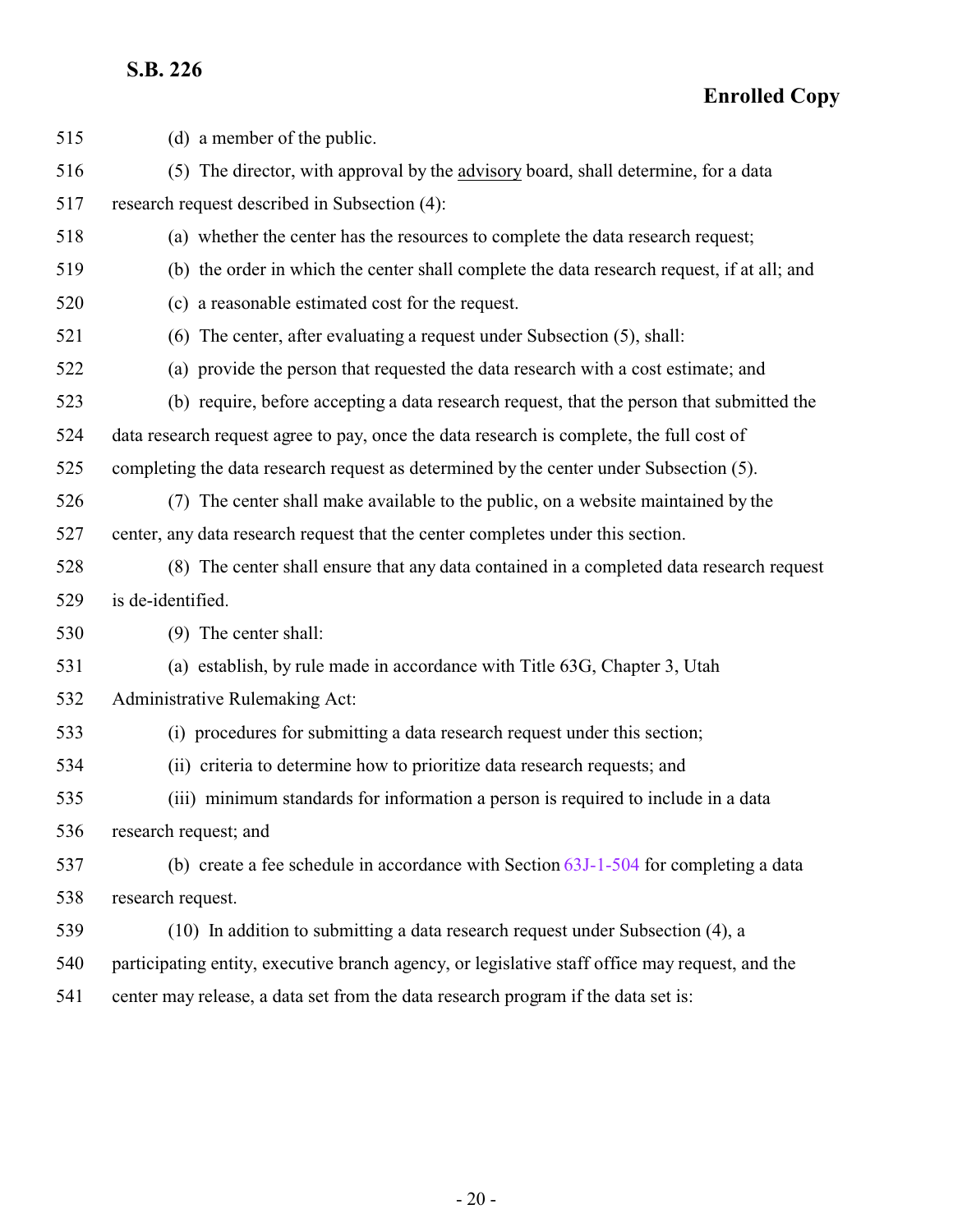<span id="page-20-1"></span><span id="page-20-0"></span>

| 542 | (a) connected;                                                                                    |
|-----|---------------------------------------------------------------------------------------------------|
| 543 | (b) aggregated; and                                                                               |
| 544 | (c) de-identified.                                                                                |
| 545 | (11) (a) The center shall use any fee the center collects under this section to cover the         |
| 546 | center's costs to administer this chapter.                                                        |
| 547 | (b) The center shall deposit any fee the center collects under this section not used to           |
| 548 | cover the center's costs into the General Fund.                                                   |
| 549 | Section 15. Section 53B-33-303, which is renumbered from Section 35A-14-303 is                    |
| 550 | renumbered and amended to read:                                                                   |
| 551 | 53B-33-303. Data visualization access.<br>$[35A-14-303]$ .                                        |
| 552 | (1) In addition to performing data research and responding to data research requests              |
| 553 | under Section $[35A-14-302]$ 53B-33-302, the center shall create an online data visualization     |
| 554 | portal that provides access to the public to connected, aggregated, and de-identified data in the |
| 555 | program.                                                                                          |
| 556 | (2) The data visualization portal described in Subsection (1) shall include role-based            |
| 557 | dashboards that:                                                                                  |
| 558 | (a) allow a user to query data in the program;                                                    |
| 559 | (b) integrate real-time data; and                                                                 |
| 560 | (c) allow a user to view queried data in a customizable environment.                              |
| 561 | Section 16. Section 53B-33-304, which is renumbered from Section 35A-14-304 is                    |
| 562 | renumbered and amended to read:                                                                   |
| 563 | $[35A-14-304]$ .<br>53B-33-304. Reporting.                                                        |
| 564 | (1) The center shall report to the Education Interim Committee:                                   |
| 565 | (a) before July 1 of each year regarding the center's:                                            |
| 566 | (i) research and services priorities for the year; $\lceil \frac{and}{\rceil} \rceil$             |
| 567 | completed research from the previous year; and<br>(i)                                             |
| 568 | activities and accomplishments in the previous year; and<br>(iii)                                 |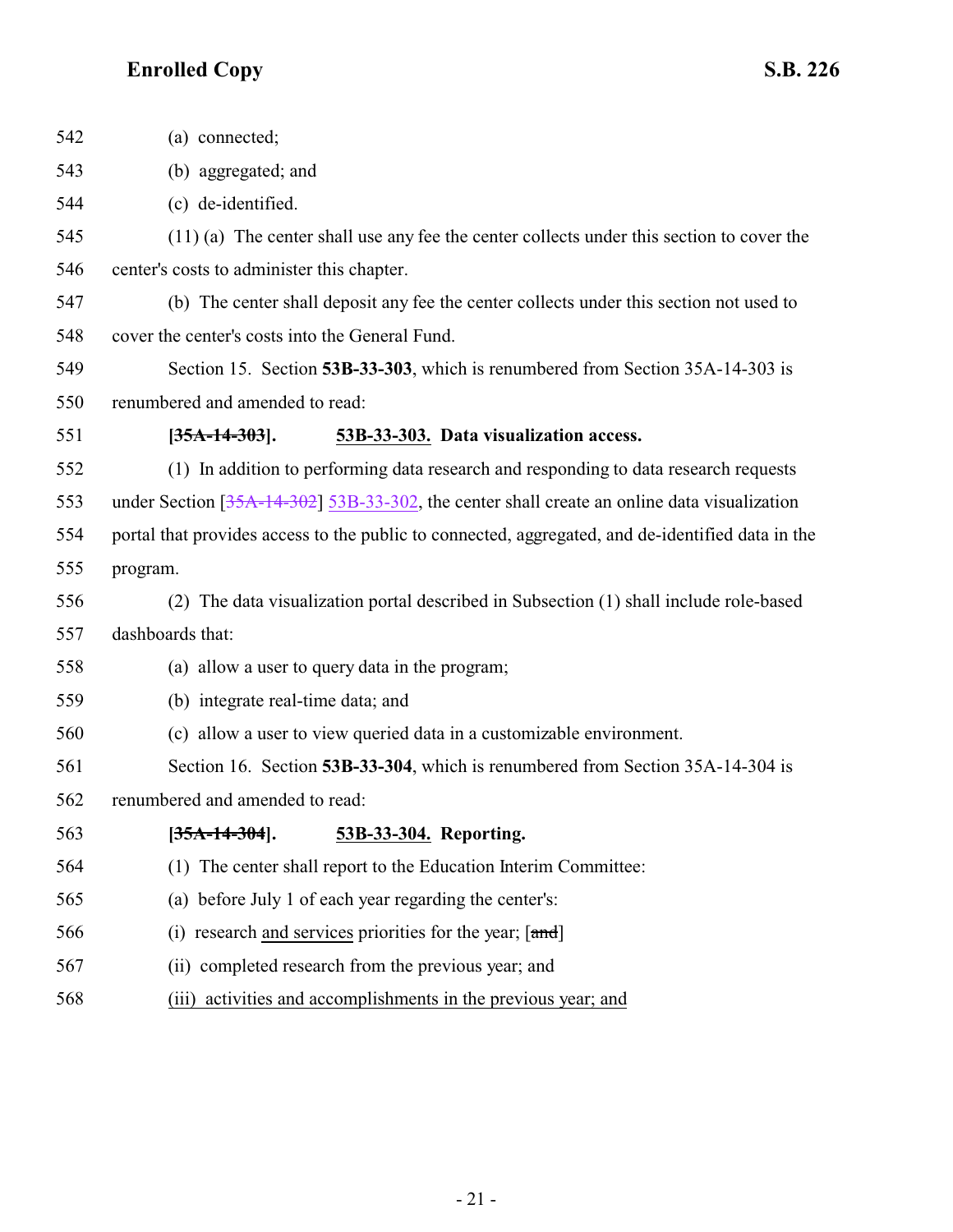<span id="page-21-0"></span>**Enrolled Copy**

| 569 | (b) before December 1 of each year, the center's ongoing data research and services             |
|-----|-------------------------------------------------------------------------------------------------|
| 570 | priority list described in Subsection $[35A-14-302(2)]$ 53B-33-302(2).                          |
| 571 | (2) The Education Interim Committee shall provide the center ongoing input regarding            |
| 572 | the center's activities and data research priorities.                                           |
| 573 | Section 17. Section 53E-1-201 is amended to read:                                               |
| 574 | 53E-1-201. Reports to and action required of the Education Interim Committee.                   |
| 575 | (1) In accordance with applicable provisions and Section $68-3-14$ , the following              |
| 576 | recurring reports are due to the Education Interim Committee:                                   |
| 577 | (a) the report described in Section 9-22-109 by the STEM Action Center Board,                   |
| 578 | including the information described in Section $9-22-113$ on the status of the computer science |
| 579 | initiative and Section 9-22-114 on the Computing Partnerships Grants Program;                   |
| 580 | (b) the prioritized list of data research described in Section $[35A-14-302]$ 53B-33-302        |
| 581 | and the report on research and activities described in Section [35A-14-304] 53B-33-304 by the   |
| 582 | Utah Data Research Center;                                                                      |
| 583 | (c) the report described in Section $35A-15-303$ by the State Board of Education on             |
| 584 | preschool programs;                                                                             |
| 585 | (d) the report described in Section $53B-1-402$ by the Utah Board of Higher Education           |
| 586 | on career and technical education issues and addressing workforce needs;                        |
| 587 | (e) the annual report of the Utah Board of Higher Education described in Section                |
| 588 | $53B-1-402$ ;                                                                                   |
| 589 | (f) the reports described in Section $53B-28-401$ by the Utah Board of Higher Education         |
| 590 | regarding activities related to campus safety;                                                  |
| 591 | (g) the State Superintendent's Annual Report by the state board described in Section            |
| 592 | $53E-1-203$ ;                                                                                   |
| 593 | (h) the annual report described in Section $53E-2-202$ by the state board on the strategic      |
| 594 | plan to improve student outcomes;                                                               |
|     |                                                                                                 |

595 (i) the report described in Section [53E-8-204](http://le.utah.gov/UtahCode/SectionLookup.jsp?section=53e-8-204&session=2022GS) by the state board on the Utah Schools for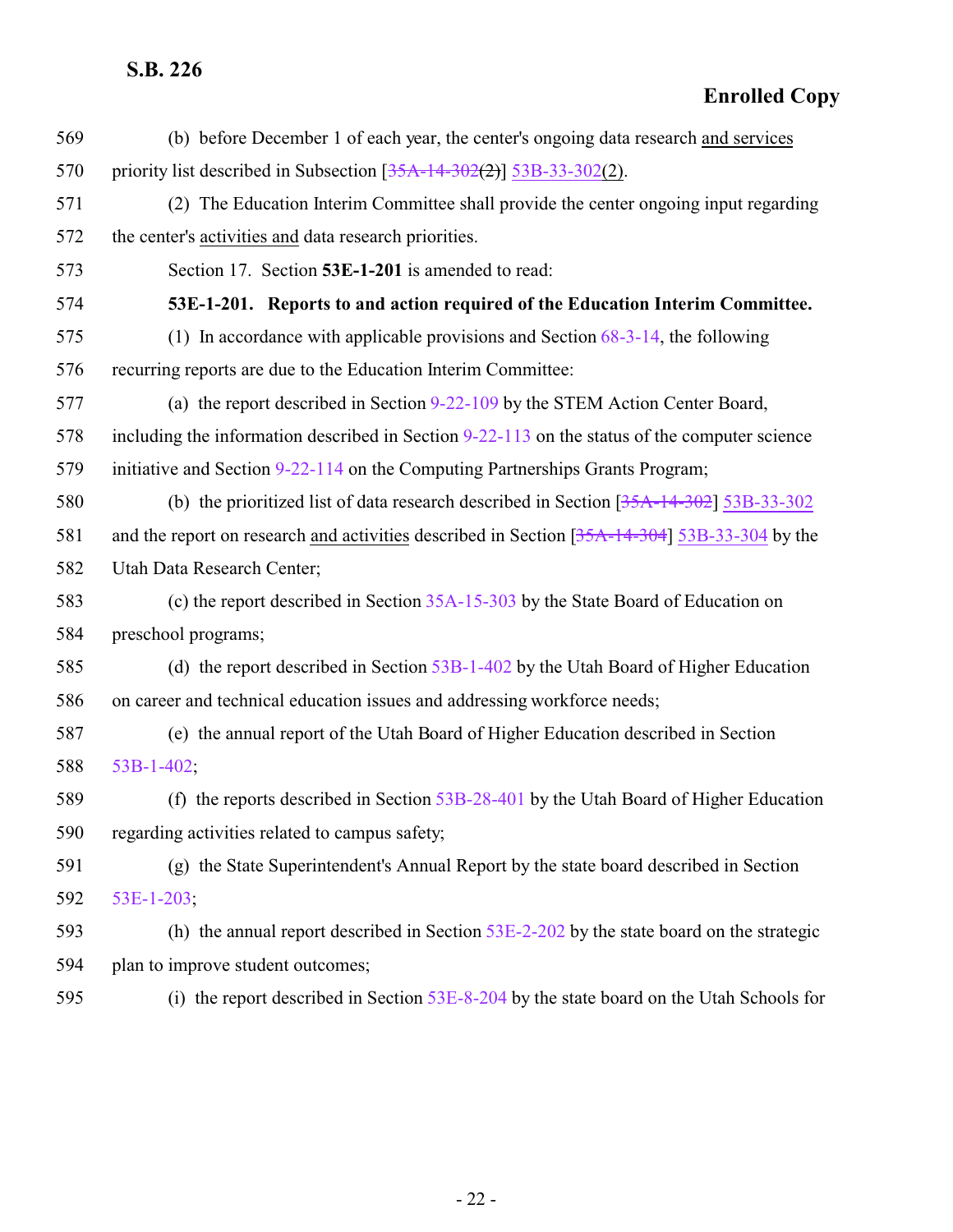the Deaf and the Blind; 597 (j) the report described in Section [53E-10-703](http://le.utah.gov/UtahCode/SectionLookup.jsp?section=53e-10-703&session=2022GS) by the Utah Leading through Effective, Actionable, and Dynamic Education director on research and other activities; (k) the report described in Section [53F-4-203](http://le.utah.gov/UtahCode/SectionLookup.jsp?section=53f-4-203&session=2022GS) by the state board and the independent evaluator on an evaluation of early interactive reading software; (l) the report described in Section [53F-4-407](http://le.utah.gov/UtahCode/SectionLookup.jsp?section=53f-4-407&session=2022GS) by the state board on UPSTART; (m) the reports described in Sections [53F-5-214](http://le.utah.gov/UtahCode/SectionLookup.jsp?section=53f-5-214&session=2022GS) and [53F-5-215](http://le.utah.gov/UtahCode/SectionLookup.jsp?section=53f-5-215&session=2022GS) by the state board related to grants for professional learning and grants for an elementary teacher preparation assessment; and (n) the report described in Section [53F-5-405](http://le.utah.gov/UtahCode/SectionLookup.jsp?section=53f-5-405&session=2022GS) by the State Board of Education regarding an evaluation of a partnership that receives a grant to improve educational outcomes for students who are low income. (2) In accordance with applicable provisions and Section [68-3-14](http://le.utah.gov/UtahCode/SectionLookup.jsp?section=68-3-14&session=2022GS), the following occasional reports are due to the Education Interim Committee: (a) the report described in Section [35A-15-303](http://le.utah.gov/UtahCode/SectionLookup.jsp?section=35a-15-303&session=2022GS) by the School Readiness Board by November 30, 2020, on benchmarks for certain preschool programs; (b) the report described in Section [53B-28-402](http://le.utah.gov/UtahCode/SectionLookup.jsp?section=53b-28-402&session=2022GS) by the Utah Board of Higher Education on or before the Education Interim Committee's November 2021 meeting; 614 (c) the reports described in Section  $53E-3-520$  by the state board regarding cost centers and implementing activity based costing; 616 (d) if required, the report described in Section  $53E-4-309$  by the state board explaining the reasons for changing the grade level specification for the administration of specific assessments; (e) if required, the report described in Section [53E-5-210](http://le.utah.gov/UtahCode/SectionLookup.jsp?section=53e-5-210&session=2022GS) by the state board of an adjustment to the minimum level that demonstrates proficiency for each statewide assessment; (f) in 2022 and in 2023, on or before November 30, the report described in Subsection [53E-10-309](http://le.utah.gov/UtahCode/SectionLookup.jsp?section=53e-10-309&session=2022GS)(7) related to the PRIME pilot program;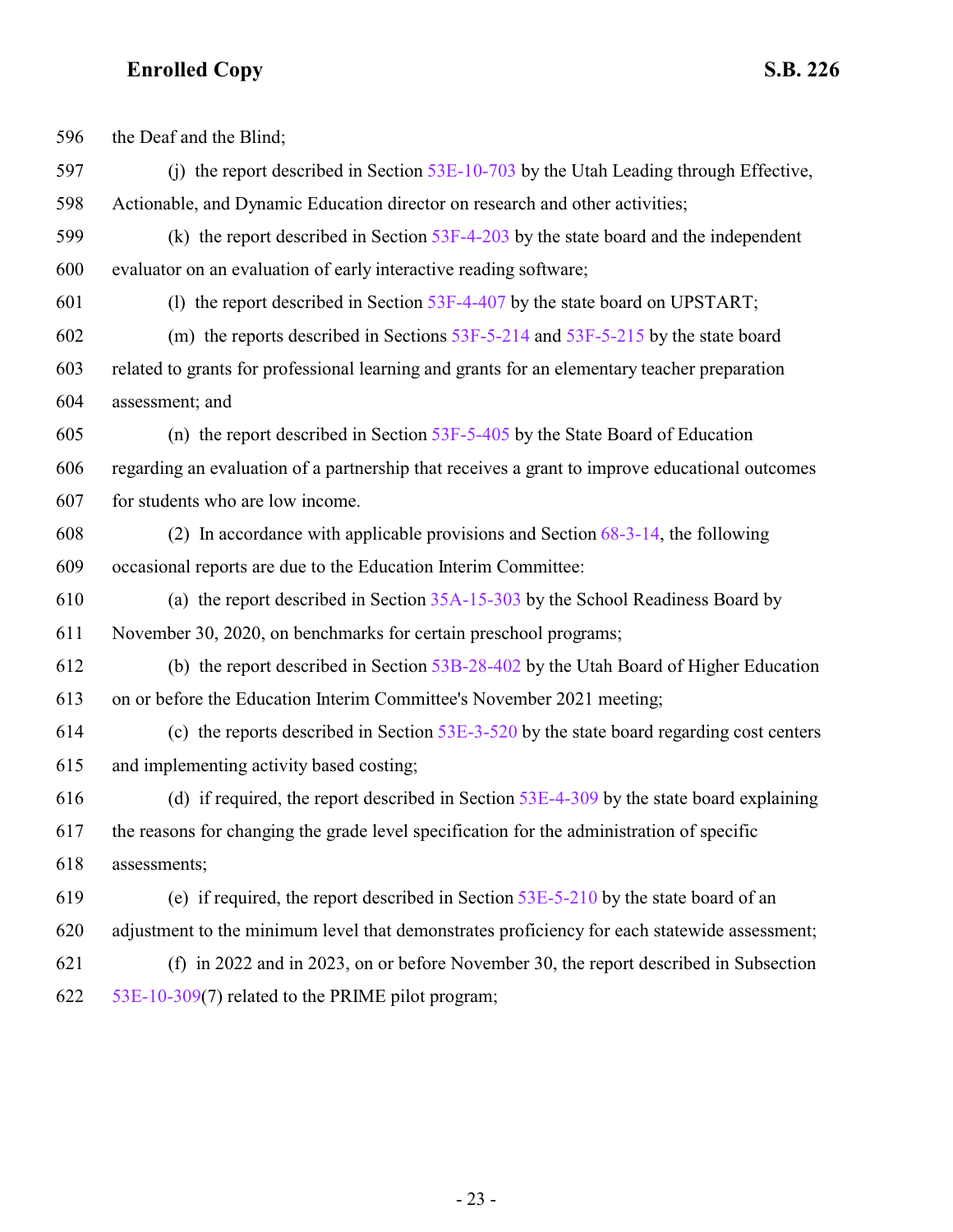<span id="page-23-0"></span>

| 623 | (g) the report described in Section $53E-10-702$ by Utah Leading through Effective,          |
|-----|----------------------------------------------------------------------------------------------|
| 624 | Actionable, and Dynamic Education;                                                           |
| 625 | (h) if required, the report described in Section $53F-2-513$ by the state board evaluating   |
| 626 | the effects of salary bonuses on the recruitment and retention of effective teachers in high |
| 627 | poverty schools;                                                                             |
| 628 | (i) upon request, the report described in Section $53F-5-207$ by the state board on the      |
| 629 | Intergenerational Poverty Intervention Grants Program;                                       |
| 630 | (i) the report described in Section $53F-5-210$ by the state board on the Educational        |
| 631 | Improvement Opportunities Outside of the Regular School Day Grant Program;                   |
| 632 | (k) the report described in Section $53G-7-503$ by the state board regarding fees that       |
| 633 | LEAs charge during the 2020-2021 school year;                                                |
| 634 | (1) the reports described in Section $53G-11-304$ by the state board regarding proposed      |
| 635 | rules and results related to educator exit surveys;                                          |
| 636 | (m) the report described in Section $62A-15-117$ by the Division of Substance Abuse          |
| 637 | and Mental Health, the State Board of Education, and the Department of Health regarding      |
| 638 | recommendations related to Medicaid reimbursement for school-based health services; and      |
| 639 | (n) the reports described in Section $63C-19-202$ by the Higher Education Strategic          |
| 640 | Planning Commission.                                                                         |
| 641 | Section 18. Section 53E-4-308 is amended to read:                                            |
| 642 | 53E-4-308. Unique student identifier -- Coordination of higher education and                 |
| 643 | public education information technology systems -- Coordination of preschool and public      |
| 644 | education information technology systems.                                                    |
| 645 | (1) As used in this section, "unique student identifier" means an alphanumeric code          |
| 646 | assigned to each public education student for identification purposes, which:                |
| 647 | (a) is not assigned to any former or current student; and                                    |
| 648 | (b) does not incorporate personal information, including a birth date or Social Security     |
| 649 | number.                                                                                      |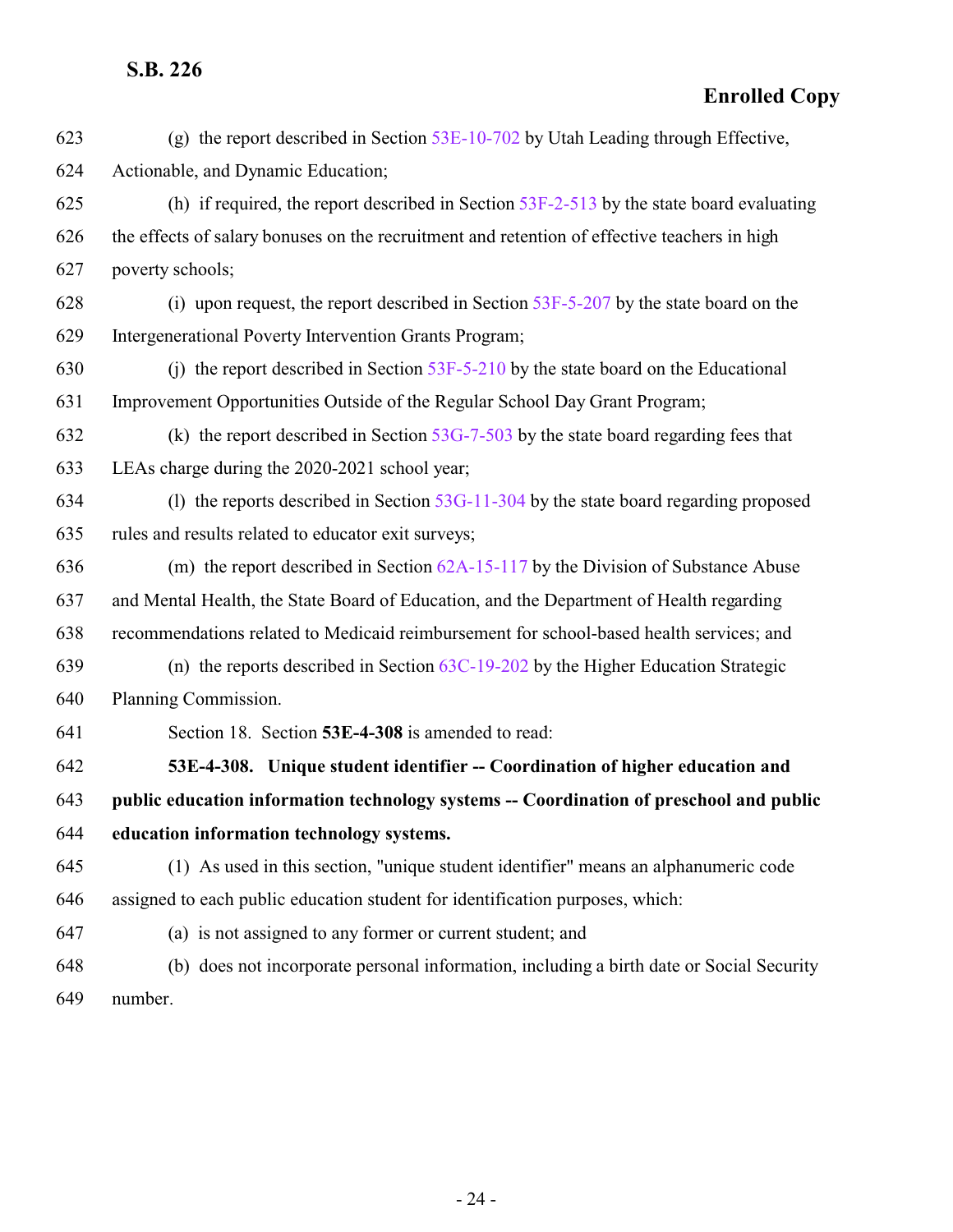<span id="page-24-0"></span>

| 650 | (2) The state board, through the state superintendent, shall assign each public education             |
|-----|-------------------------------------------------------------------------------------------------------|
| 651 | student a unique student identifier, which shall be used to track individual student performance      |
| 652 | on achievement tests administered under this part.                                                    |
| 653 | (3) The state board and the Utah Board of Higher Education, in collaboration with the                 |
| 654 | Utah Data Research Center created in Section 53B-33-201, shall:                                       |
| 655 | (a) coordinate public education and higher education information technology systems                   |
| 656 | to allow individual student academic achievement to be tracked through both education                 |
| 657 | systems in accordance with this section and Section 53B-1-109[:]; and                                 |
| 658 | $[(4)]$ (b) [The state board and the Utah Board of Higher Education shall] coordinate                 |
| 659 | access to the unique student identifier of a public education student who later attends an            |
| 660 | institution within the state system of higher education.                                              |
| 661 | $[\left( \frac{1}{2} \right)]$ (4) (a) The state board and the Department of Workforce Services shall |
| 662 | coordinate assignment of a unique student identifier to each student enrolled in a program            |
| 663 | described in Title 35A, Chapter 15, Preschool Programs.                                               |
| 664 | (b) A unique student identifier assigned to a student under Subsection $[\frac{1}{2}]$ (4)(a) shall   |
| 665 | remain the student's unique student identifier used by the state board when the student enrolls       |
| 666 | in a public school in kindergarten or a later grade.                                                  |
| 667 | (c) The state board, the Department of Workforce Services, and a contractor as defined                |
| 668 | in Section $53F-4-401$ , shall coordinate access to the unique student identifier of a preschool      |
| 669 | student who later attends an LEA.                                                                     |
| 670 | Section 19. Section 53E-10-706 is amended to read:                                                    |
| 671 | 53E-10-706. Electronic resources -- Research clearinghouse.                                           |
| 672 | (1) The state board shall publish a ULEAD website containing information provided by                  |
| 673 | the director as described in this part.                                                               |
| 674 | (2) The director shall within two years of appointment:                                               |
| 675 | (a) develop and maintain a research clearinghouse publicly available through the                      |
| 676 | website described in Subsection (1); and                                                              |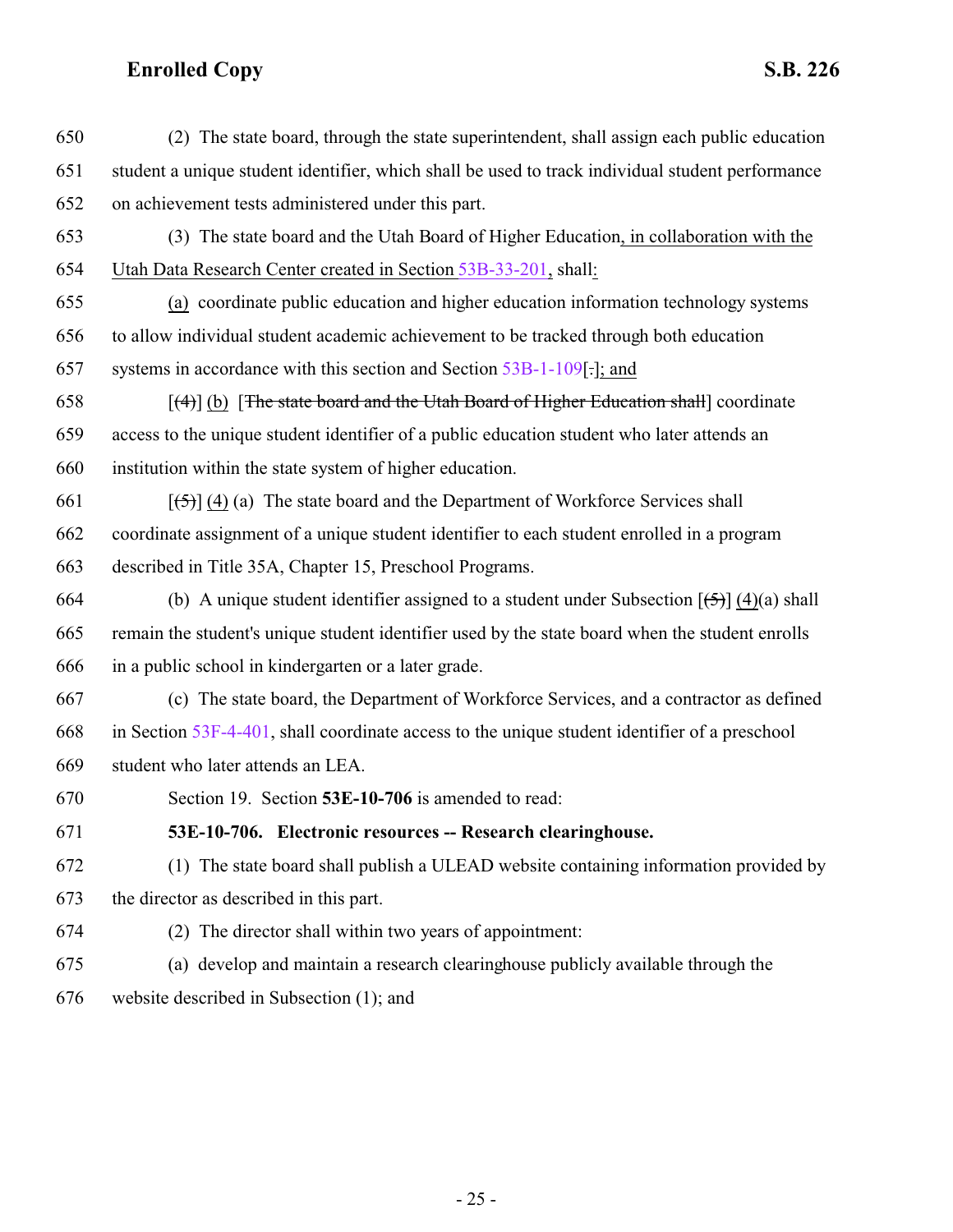<span id="page-25-0"></span>

| 677 | (b) include in the research clearinghouse:                                                         |
|-----|----------------------------------------------------------------------------------------------------|
| 678 | (i) research on K-12 education, including peer-reviewed research;                                  |
| 679 | (ii) information on K-12 education innovation and best practices;                                  |
| 680 | (iii) an index and explanation of academic, state, federal, or other K-12 education                |
| 681 | research repositories;                                                                             |
| 682 | (iv) K-12 education research and policy briefs generated by Utah public and private                |
| 683 | institutions of higher education, including participating institutions, categorized and searchable |
| 684 | by topic;                                                                                          |
| 685 | (v) access points to and explanation of currently available K-12 education data,                   |
| 686 | including data managed by the Utah Data Research Center created in Section [35A-14-201]            |
| 687 | 53B-33-201 and data maintained by the state board;                                                 |
| 688 | (vi) other K-12 education information as determined by the director, including                     |
| 689 | information regarding efforts by institutions or other individuals to promote innovative and       |
| 690 | effective education practices in Utah; and                                                         |
| 691 | (vii) each innovative practice report prepared by ULEAD, categorized and searchable                |
| 692 | by topic, location of the studied LEA, and socioeconomic and demographic profile.                  |
| 693 | (3) The director shall publish:                                                                    |
| 694 | (a) an electronic directory of K-12 education experts identified in ULEAD research and             |
| 695 | reports; and                                                                                       |
| 696 | (b) a monthly report to LEAs, via electronic channels provided by the state board,                 |
| 697 | highlighting ULEAD activities and soliciting proposals from education practitioners for            |
| 698 | ULEAD research and reports.                                                                        |
| 699 | (4) The director may provide electronic seminars or forums for professional learning               |
| 700 | regarding subjects of ULEAD research and reports to K-12 practitioners.                            |
| 701 | Section 20. Section 53E-10-707 is amended to read:                                                 |
| 702 | 53E-10-707. ULEAD Steering Committee.                                                              |
| 703 | (1) (a) There is created the ULEAD Steering Committee.                                             |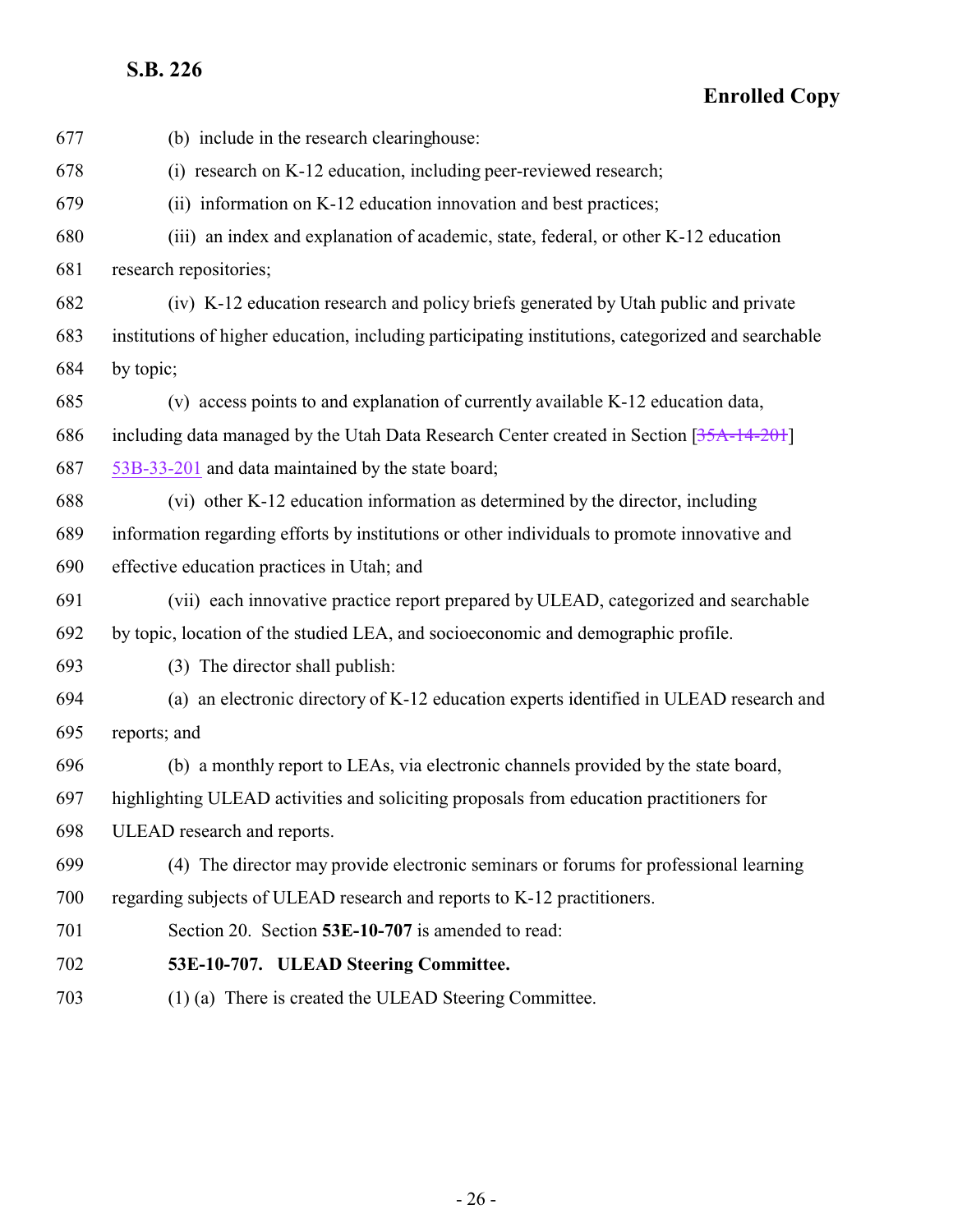| 704 | (b) The director is the chair of the steering committee.                                    |
|-----|---------------------------------------------------------------------------------------------|
| 705 | (2) The steering committee shall consist of the following members each appointed for a      |
| 706 | term of one year:                                                                           |
| 707 | (a) the director;                                                                           |
| 708 | (b) one member appointed by the chair of the state board;                                   |
| 709 | (c) the state superintendent or the state superintendent's designee;                        |
| 710 | (d) the staff director of the State Charter School Board or the director's designee;        |
| 711 | (e) one member appointed by the office of the governor;                                     |
| 712 | (f) one member, appointed by the director, who is a superintendent of a school district;    |
| 713 | (g) one member, appointed by the director, of a local school board;                         |
| 714 | (h) two principals or other public school leaders of public schools that are not charter    |
| 715 | schools, appointed by the director;                                                         |
| 716 | (i) two principals or other public school leaders of charter schools, appointed by the      |
| 717 | director;                                                                                   |
| 718 | (i) two educators who hold a current license under Chapter 6, Education Professional        |
| 719 | Licensure, nominated by LEA leaders and appointed by the director; and                      |
| 720 | (k) two members representing citizens or business, nominated by the members of the          |
| 721 | public and appointed by the director.                                                       |
| 722 | (3) (a) A member of the steering committee may be appointed for more than one term.         |
| 723 | (b) If a midterm vacancy occurs on the steering committee, the appointing individual,       |
| 724 | as described in Subsection (2), for the vacant position shall appoint an individual for the |
| 725 | remainder of the term.                                                                      |
| 726 | (4) (a) The steering committee shall hold a meeting at least semi annually in January       |
| 727 | and July or on dates otherwise chosen by the director.                                      |
| 728 | (b) The state board shall provide space for the steering committee to meet.                 |
| 729 | (5) The steering committee shall:                                                           |
| 730 | (a) discuss prospective and current ULEAD projects and findings;                            |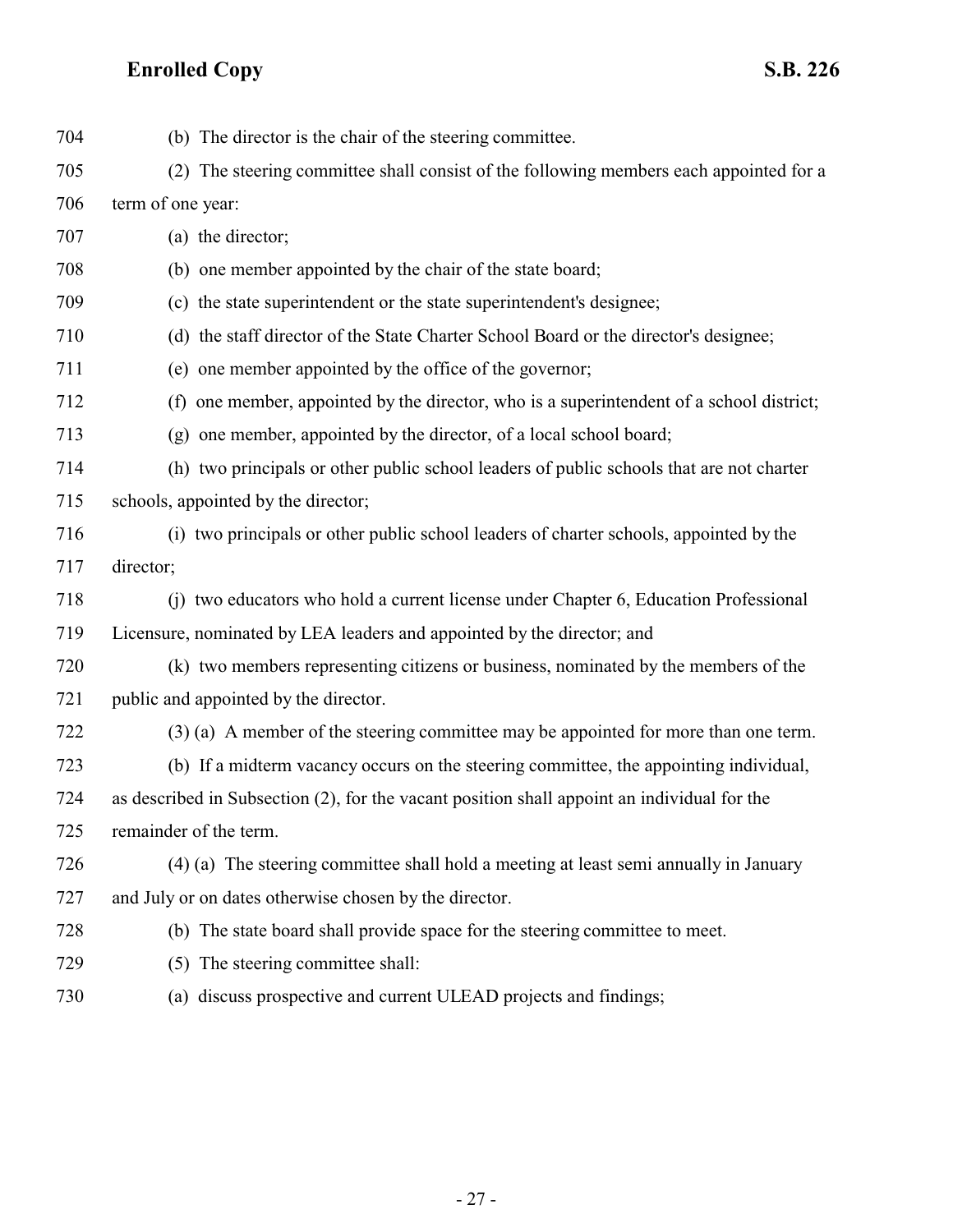| 731 | (b) consult with and make recommendations to the director to prioritize ULEAD                   |
|-----|-------------------------------------------------------------------------------------------------|
| 732 | reports and areas of focused research;                                                          |
| 733 | (c) facilitate connections between the director and Utah's political, business, education       |
| 734 | technology, and academic communities; and                                                       |
| 735 | (d) make recommendations to improve gathering, retaining, and disseminating                     |
| 736 | education data and research and evaluation findings for use by participating institutions and   |
| 737 | other education policy researchers, including data managed by the Utah Data Research Center     |
| 738 | created in Section [35A-14-201] 53B-33-201.                                                     |
| 739 | (6) In order to determine research priorities for ULEAD, the director shall consult with:       |
| 740 | (a) members of the Legislature responsible for public education;                                |
| 741 | (b) members of Utah professional education associations, including principals and               |
| 742 | LEA governing board members; and                                                                |
| 743 | (c) policy-research centers based in Utah.                                                      |
| 744 | (7) The state board or state superintendent may request that the director arrange with a        |
| 745 | participating institution to prepare a report on a specific LEA or area of practice meeting the |
| 746 | criteria established in this part.                                                              |
| 747 | (8) A member of the steering committee may not receive compensation except a                    |
| 748 | member who is a legislator shall receive compensation for travel and other expense              |
| 749 | reimbursements in accordance with Section 36-2-2.                                               |
| 750 | (9) The steering committee shall hold a meeting described in this section in accordance         |
| 751 | with Title 52, Chapter 4, Open and Public Meetings Act.                                         |
| 752 | Section 21. Repealer.                                                                           |
| 753 | This bill repeals:                                                                              |
| 754 | Section 35A-14-101, Title.                                                                      |
| 755 | Section 35A-14-202, Utah Data Research Center -- Powers.                                        |
| 756 | Section 22. Appropriation.                                                                      |
| 757 | The following sums of money are appropriated for the fiscal year beginning July 1,              |